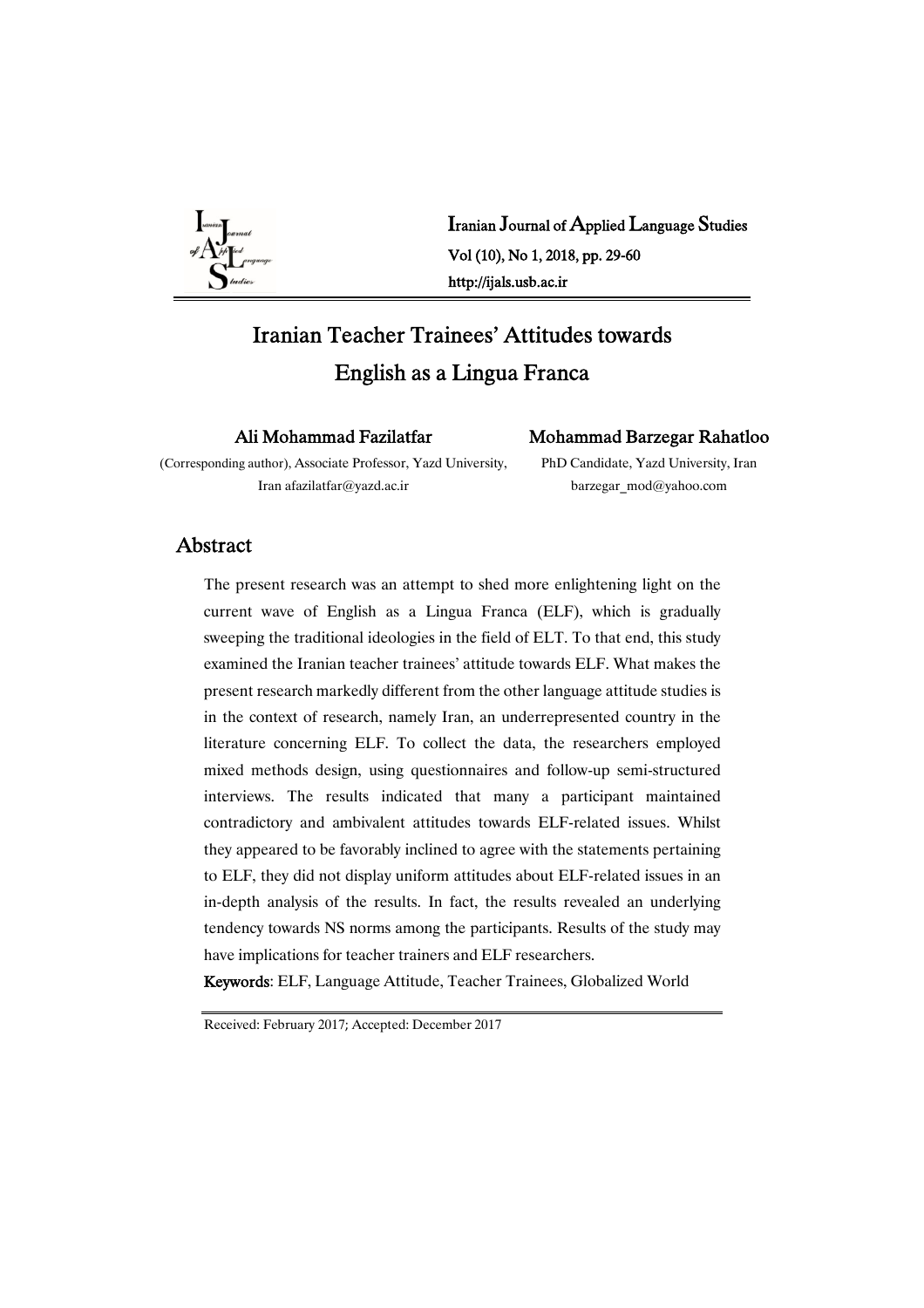## 1.Introduction

The globalization of the world which is deemed the main factor in contributing to the global status of English (Graddol, 2006; Cogo & Dewey, 2012) is bound to have profound ramifications. Ke and Cahyani (2014, p. 28) argue that one of the ramifications of globalization is the advent of English as a Lingua Franca (henceforth ELF), World Englishes (henceforth WE), and English as an International Language (henceforth EIL) "as new fields of study in English Language Teaching (ELT)". The shared ideology espoused by all of them is their "anti-normative paradigm" (Kubota, 2012) highlighting the point that English is pluralithic and moving away from the monolith and monopoly of native English norms in ELT (Galloway & Rose, 2017). In addition to a pluralithic versus monolithic view on the globalized English, such issues as ownership, standardness, legitimacy, acceptance, and identity have also been points of departure for research about ELF, WE, and EIL (Seidlhofer, 2011). In a nutshell, these frameworks and 'paradigms' (Sharifian, 2009) were developed to keep abreast of the ongoing change in the sociolinguistic structure of English in today's world. In light of its definition, ELF is much closer to the context of Iran wherein English does not have an official standing but is a language for global communication (Kubota & Mckay, 2009). Furthermore, unlike the other paradigms, ELF, as Ishikawa (2016, p. 1) states, is beyond the boundaries and is not nation-bounded variety and "ELF theories may well be the only way to conceptualize the legitimacy of many Asian people's English". Therefore, the present paper adopts ELF as its research paradigm, focusing on its commonalities with WE and EIL research paradigms.

ELF, as it is used now, has gained more scholarly attention since its genesis, particularly after the seminal works by Jenkins (2000) and Seidlhofer (2001). Since then, many a researcher has examined the theoretical and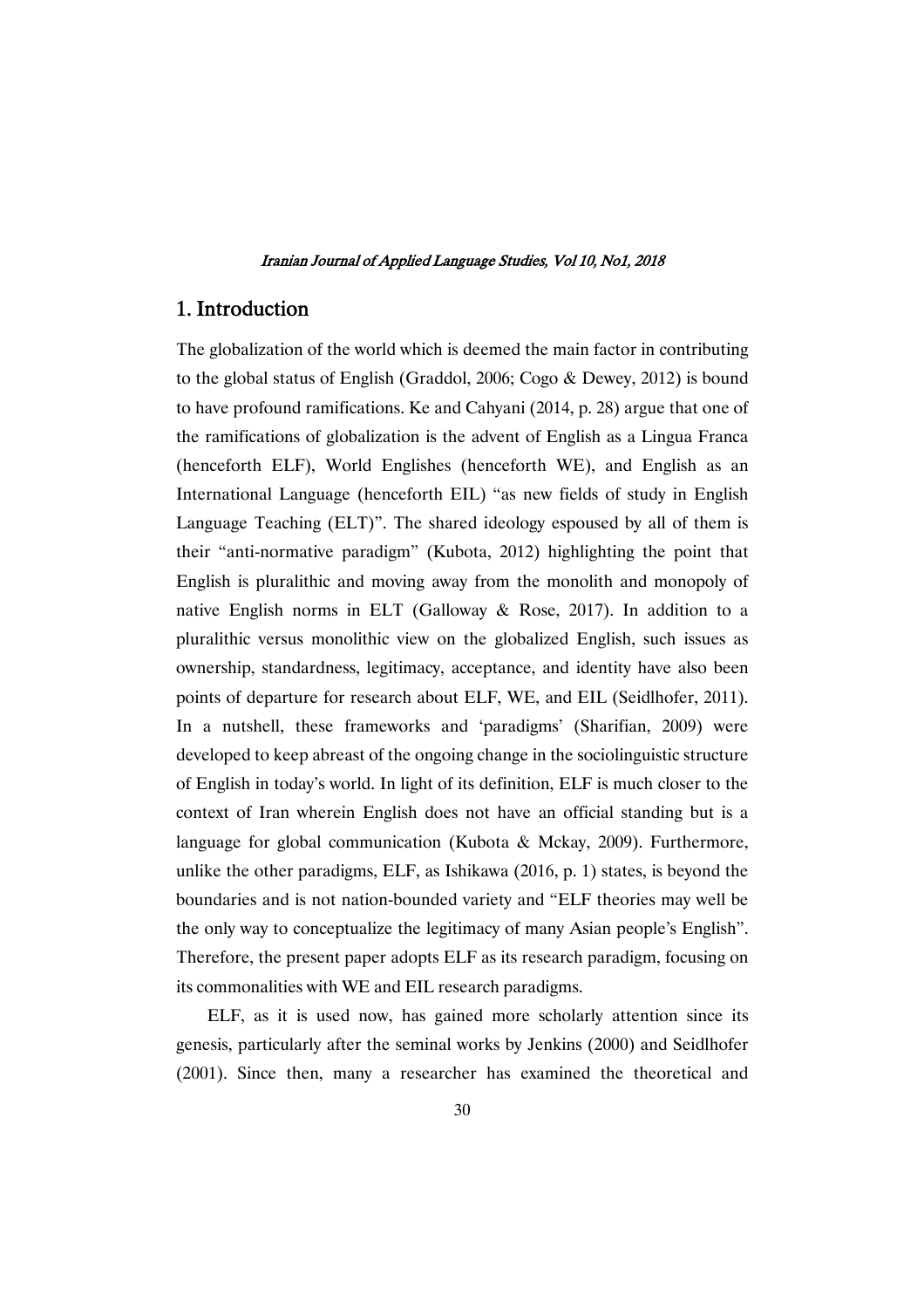pedagogical issues pertaining to ELF (for the recent examples see, Bowles & Cogo, 2015; Jenkins, 2015; Seidlhofer, 2011, to name a few), though empirical research into the practical applications of its pedagogical implications has been scanty (Sung, 2017). Thus, during the arduous journey from its infancy to its present status, the field of ELF has been scrutinized by its proponents and opponents, leading to point and counterpoint exchanges between them (for the recent examples see, Dewey, 2013 versus Sewell, 2013; Ren, 2014 versus Yoo, 2014; Baker, Jenkins, & Baird, 2014 versus O'Regan, 2014). What is clear then is that there are some tensions and conflicts as regards ELF conceptualization and ELF-oriented studies; however, agreeing with Marlina (2014), we believe that these conflicts and tensions are not a hindrance to ELF progress. They are not regarded as "negative or signs of rebellion against the paradigm, but as natural reactions or responses to a different way of seeing the world, especially one that encourages its followers to 'swim against the current' that has been flowing in one direction for a very long time" (Marlina, 2014, pp. 14-15).

Notwithstanding these tensions, there is a general consensus among scholars about its current conceptualization that ELF refers to "any use of English among speakers of different first languages for whom English is the communicative medium of choice, and often the only option" (Seidlhofer, 2011, p.7). Today, many a scholar (e.g., Mauranen, 2012; Cogo & Dewey, 2012) espouses the notion of including native English speakers (NSs) in Seidlhofer's (2011) definition of ELF. This current understanding is in contrast to its former definition (Firth, 1996), which only encompassed English speakers from expanding-circle (Kachru, 1990) countries, though "most [ELF] interactions nowadays take place among second language (L2) speakers themselves, often without the presence of any L1 speakers" (Sung, 2015, p. 311). Furthermore, in its most recent conceptualization, the term 'English as a Multilingua Franca' is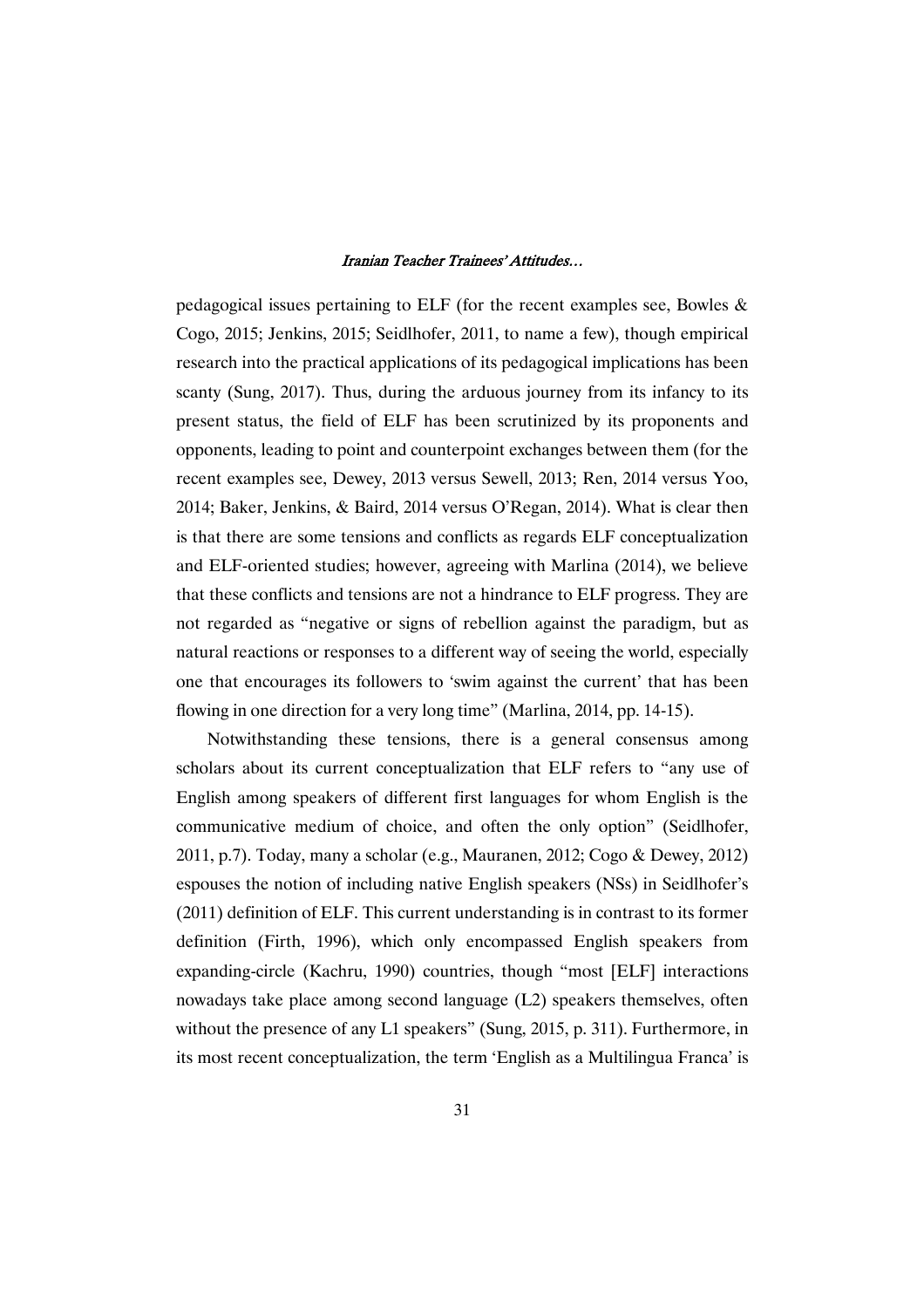used by Jenkins (2015) to manifest the utilization of multilingual resources in ELF interactions, which is antithetical to English-only ideology. According to Jenkins (2015, p. 73), this means that in ELF communication "English is available as a contact language of choice, but is not necessarily chosen". That is to say, NSs occupy a place in the ELF definition, but their language is not the only choice for communication. Therefore, it can be said that in ELF encounters speakers can creatively use their "plurilingual resources to flexibly co-construct their common repertoire in accordance with the needs of their community and the circumstances of the interaction" (Cogo, 2015, p. 3).

Despite these developments in the field of ELF, it has not been a geographically widespread area of research conducted around the globe; that is to say, almost all research studies into ELF have been carried out in the European context (sung, 2015). Furthermore, As Sung (2015, p. 313) puts it, ELF research is in its infancy in the context of Asia and thus "there is an urgent need for more ELF research" in this region. In response to this call, there has been much research into ELF but restricted to East Asia and Southeast Asia. Little research, to the best of our knowledge, has examined ELF in other parts of Asia such as the Middle East wherein Iran is located. Moreover, the significance of an investigation into attitudes has been highlighted by this assertion that "any policy for language should take into account the attitudes of those who may be affected" (Lewis, 1981, p. 262 cited in Baker, 1992). Hence, it can be a difficult task for ELF researchers to bring about changes in teachers' mindset without being aware of the current attitude of teachers toward issues related to ELF. In this regard, a growing number of studies have examined teacher trainees' attitude towards the global function of English today, particularly toward ELF (e.g., Curran & Chern, 2017; Dewey, 2012; Grau, 2005; Litzenberg, 2014, to name a few).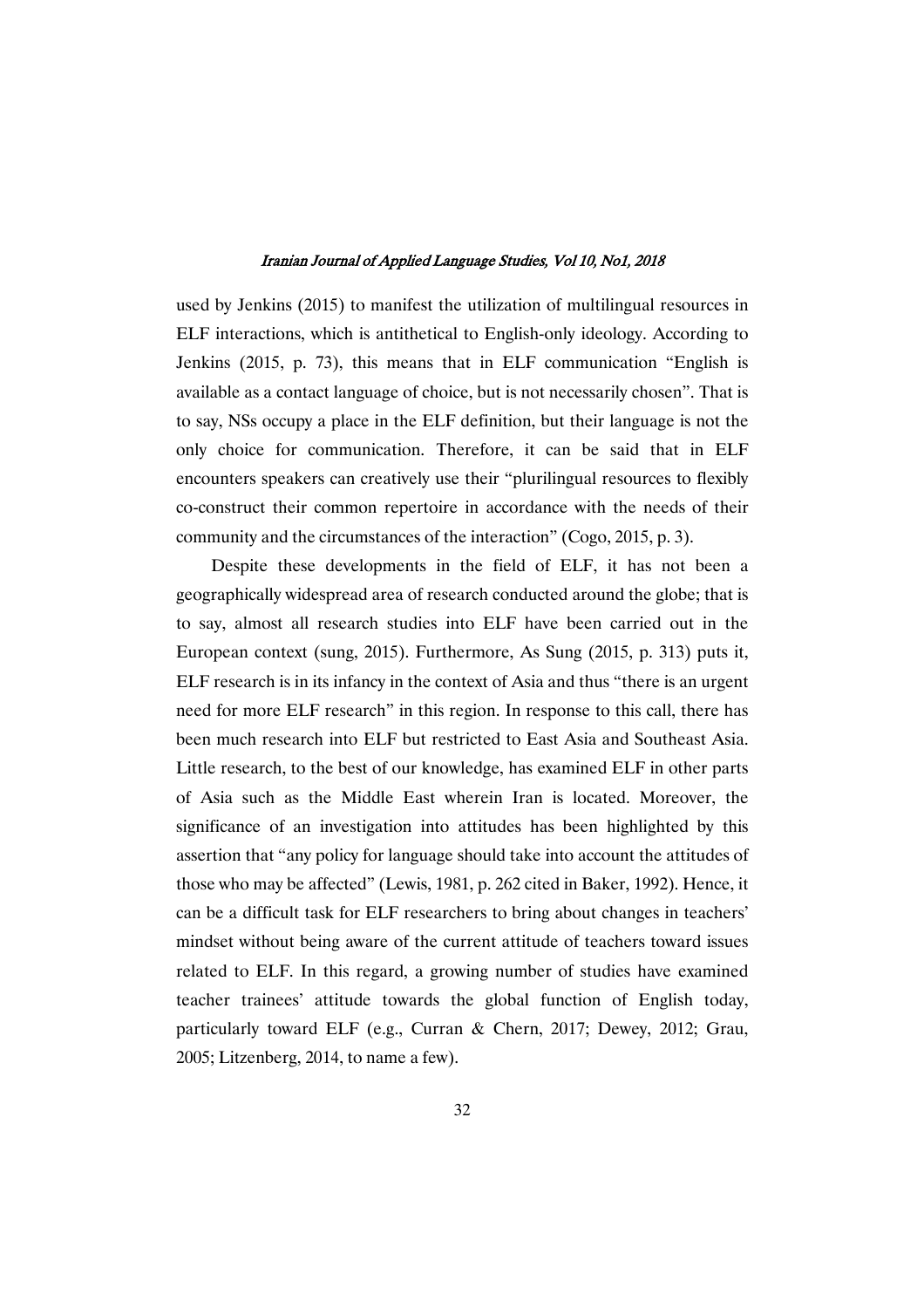However, it has been argued that language attitudes are dynamic and fluid, oscillating in various social situations (Garret, 2010), and "sensitive to the context in which those attitudes are evaluated" (Jenkins, 2007, p. 71). Thus, as was mentioned above, what makes the present research different from the other studies is the context of research, i.e., Iran. The Islamic Republic of Iran is located in a region that is underrepresented in the literature (Berns, 2005). In addition, its special position in the region deserves more attention vis-à-vis ELT and the purpose of the present research. This special position is clearly evident in the words of Mokhtarnia and Ghafar-Samar (2015, p. 3), enunciating that "Among EFL communities, the Islamic Republic of Iran takes up a special position due to its particular socio-political and historical status in the world". As they argued, "Iran is a fundamentally religious and conservative country" where in a very strong anti-imperialistic perspective has been adopted since the Islamic revolution of 1978, and accordingly, "it essentially regards western countries as having colonial and imperialistic purposes which aim at despoiling the cultural and natural resources of the country" (Mokhtarnia & Ghafar-Samar, 2015, p. 3).

What is necessary to mention here is that it is paradoxical that in spite of the country's 'anti-imperialistic perspective', adopted and presented in ELT materials at schools and universities, "the [Iranian] young generation is greatly interested in enhancing their English proficiency by enrolling in private English institutes" (Mokhtarnia & Ghafar-Samar, 2015, p. 3), where educational materials mostly contain western cultures, particularly British and American.

Moreover, the Iran's city of Yazd that the present researchers are affiliated with has just been added to the list of world heritage sites by UNESCO ("Iran's Yazd city", 2017), having resulted in an increasing number of international tourists who come to visit the world largest inhabited adobe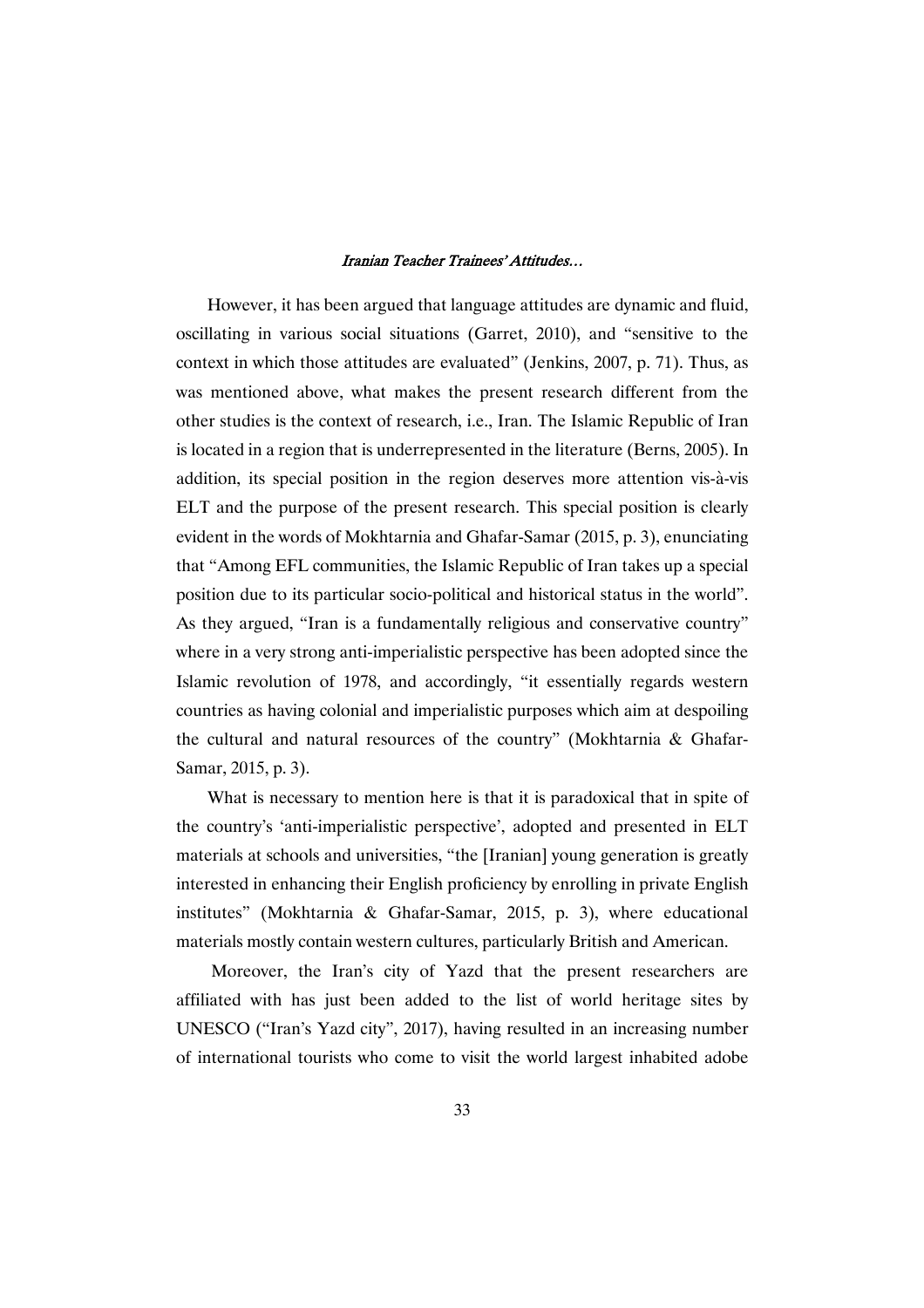city. Therefore, exploring teacher trainees' attitude towards ELF-related principles is deemed necessary in such an underrepresented country where ELF encounters are frequently occurring due to tourist attractions. The reason why the teacher trainees are included in our research is that they "represent the future of the profession, and their attitudes toward different Englishes can lend insight into the direction of linguistic and pedagogical ideologies" (Litzenberg, 2014, p. 19). Thus, prior to apprising teachers and students of the present status of English and taking any practical measures, it is of much importance to explore teacher trainees' attitude to ELF in such a less-documented region in the literature concerning ELF.

## 2. Literature Review

## 2.1. Previous Studies on Teacher Trainees' Attitude towards ELF

There have been abundant studies into teacher trainees' attitude towards ELFrelated issues. Due to space limitation, a number of previously-conducted studies on teacher trainees' attitude to ELF which are highly pertinent to the present research are addressed in this section.

To explore German pre-service teacher attitudes to ELF, Grau (2005), in a research study, administered questionnaires to the participants at the outset of an ELT course and then participants took part in discussions at the end of the semester. The research findings indicated that while many of them consented to "the priority of intelligibility as a pronunciation aim in the classroom" (Grau, 2005, p. 270), others mentioned their concern about difficulties created when there were not any norms to follow. The author argued that the results of the study can support a strong need for reflective pedagogical approaches in order to encourage teacher trainees to reflect critically upon their established linguistic convictions. In a similar vein, Dewey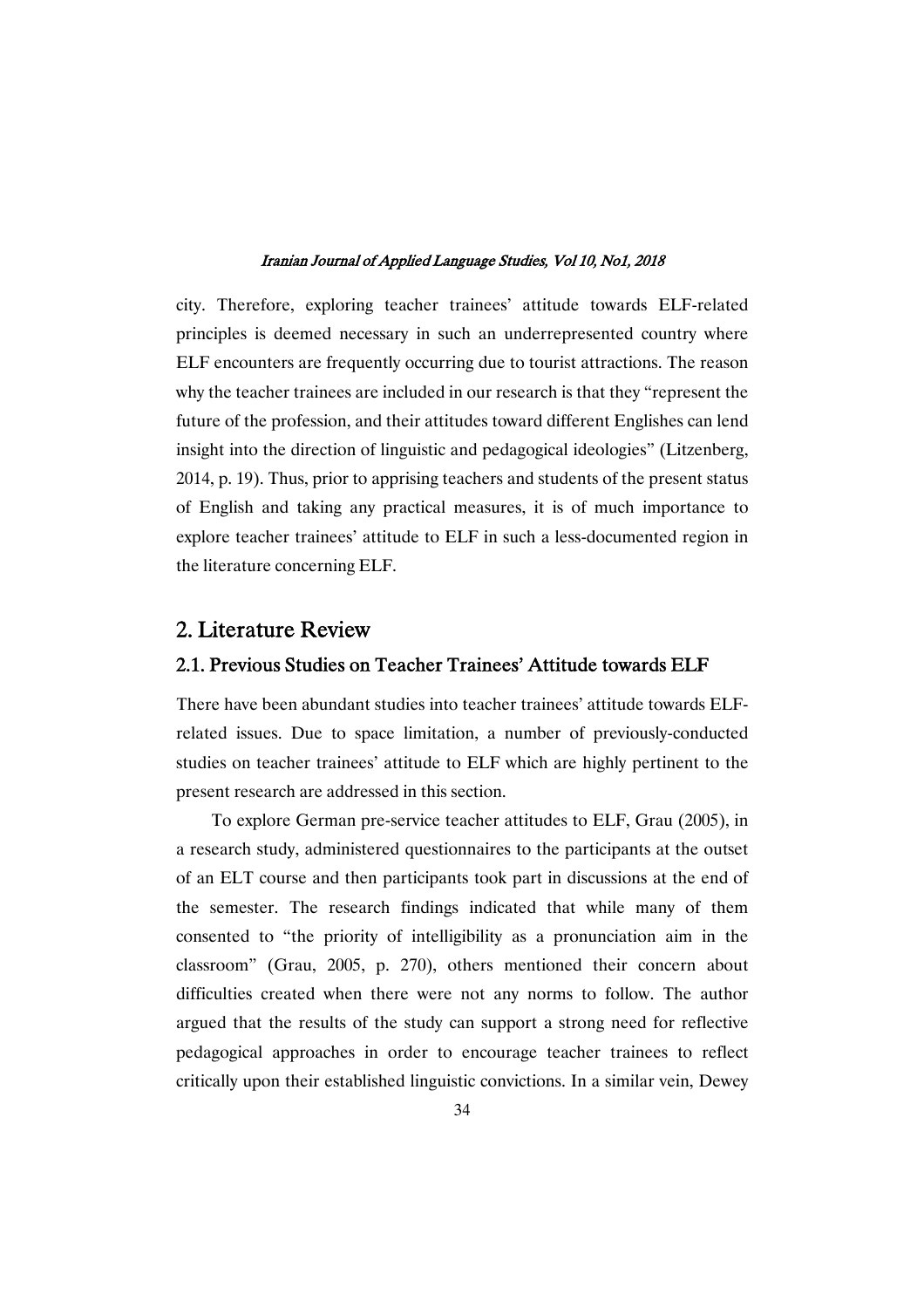(2012) asserted that there is much to do and it takes time to adjust to a more ELF-oriented perspective vis-à-vis teacher training programs and pre-service teachers. Using a three-part questionnaire and carrying out interviews, Dewey gained the pre-service teachers' knowledge of ELF and examined their responses to it. It was revealed that the participants were aware of ELF and of the terms for different varieties of English. As regards ELF, however, there was not a complete agreement among the participants on its applicability for individual teaching contexts. Some participants expressed their concern about how ELF may bring problems to classrooms. On the judgment task, some teachers were more inclined to norms while others displayed a tendency for divergences. What is striking about them was that almost all participants judged the utterances intelligible. In conclusion, Dewey (2012) expressed his optimism for the future of ELF and encouraged the incorporation of ELF and ELF ideologies into pedagogy.

In order to differentiate his study from other studies, Litzenberg (2014) employed a distinctive method for examining American pre-service English language teachers' attitude towards aural samples of native and non-native Englishes in interaction. The findings of his study revealed that although there was some evidence of adhering to the NS model, American pre-service teachers had a tendency to incorporate models of non-native Englishes into their teaching practice. This ambivalent attitude towards ELF-related issues is also evident in a study conducted by Deniz, Özkan, and Bayyurt (2016). Collecting data through a questionnaire and interviews, Deniz et al. (2016) discovered that many of the pre-service teachers were more inclined to conform to the norms of native English speakers. However, many participants also reported their acceptance of realities of ELF. The researchers concluded that "the crucial inference of this study is that language teachers have to be well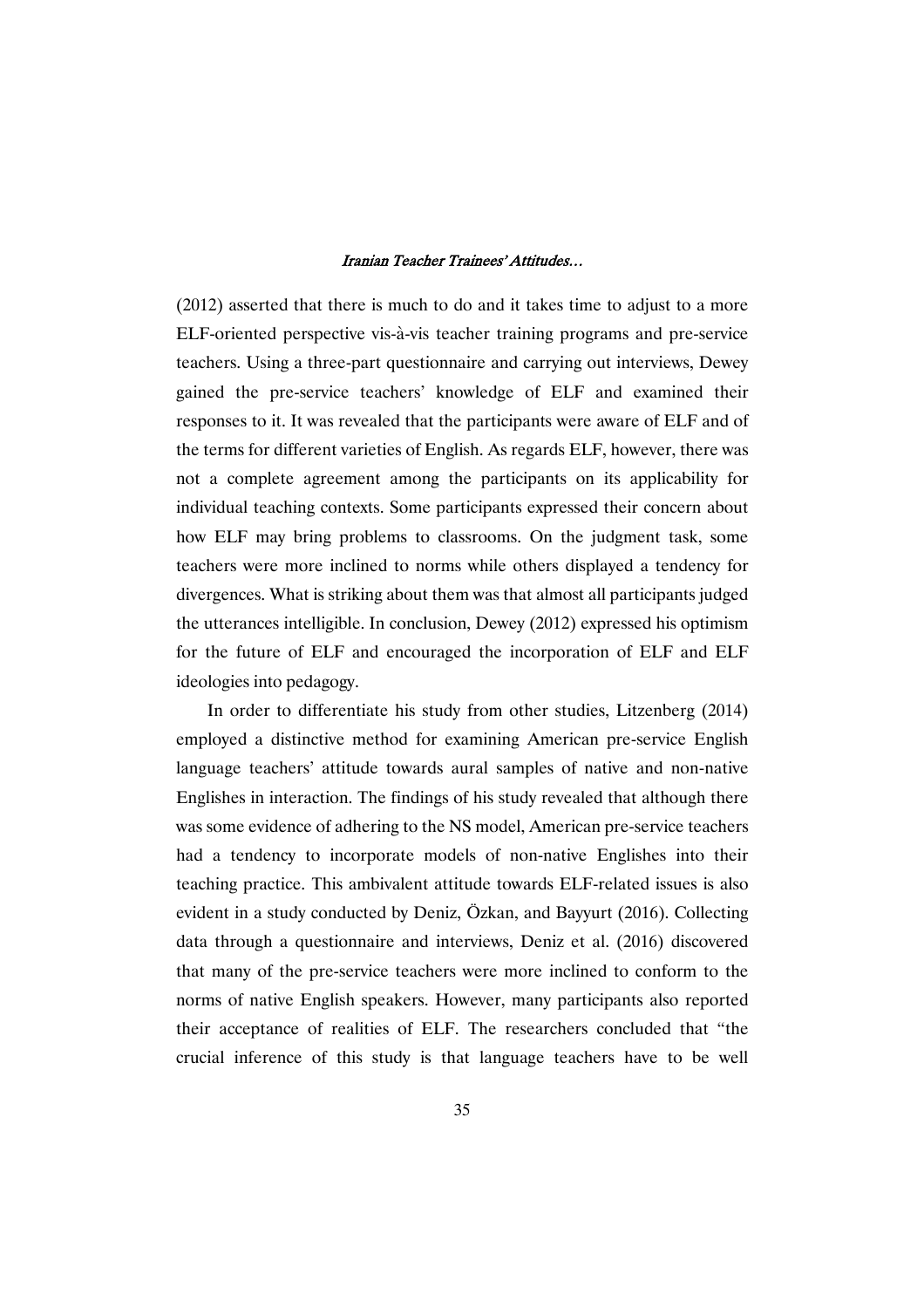educated to meet the requirements of this globalized and changing world during their pre-service language teacher education program in which their insights towards language teaching profession flourish" (Deniz et al., 2016: 158).

More recently, Curran and Chern (2017) examined the pre-service teachers' attitude towards ELF in an expanding circle country, namely Taiwan. Four groups of pre-service teachers–English majors, students minoring in English, graduate students, and interns– participated in their study. In addition, the researchers aimed to identify any variances in the attitudes of the four groups of the pre-service teachers based on their academic background. It was revealed that the participants showed a willingness to accept ELF-related principles, but there were also some different perceptions of concepts related to ELF among the participants. For example, interns and English majors showed a stronger inclination for native-like proficiency. In line with the studies mentioned above, Curran and Chern (2017) also called for teacher education programs wherein teachers' awareness of the sociolinguistic realities of today's world increases.

As the studies above reveal, almost all researchers accord great importance to developing reflective teaching training programs where in teachers' and teacher trainees' awareness of sociolinguistic realities of today's global English can be raised. However, as it was mentioned above, gaining knowledge of teachers' attitude should be taken as the first step on the path of appraising teachers of today's realities of English. Furthermore, little research has sought to examine the realities of today's English in Iran, and the studies conducted in Iran have been more concerned with teachers' attitude towards varieties of English within the EIL and WE paradigms (e.g., Khatib & Monfared, 2017; Marefat & Pakzadian, 2017; Monfared & Safarzadeh, 2014; Safari & Razmjoo,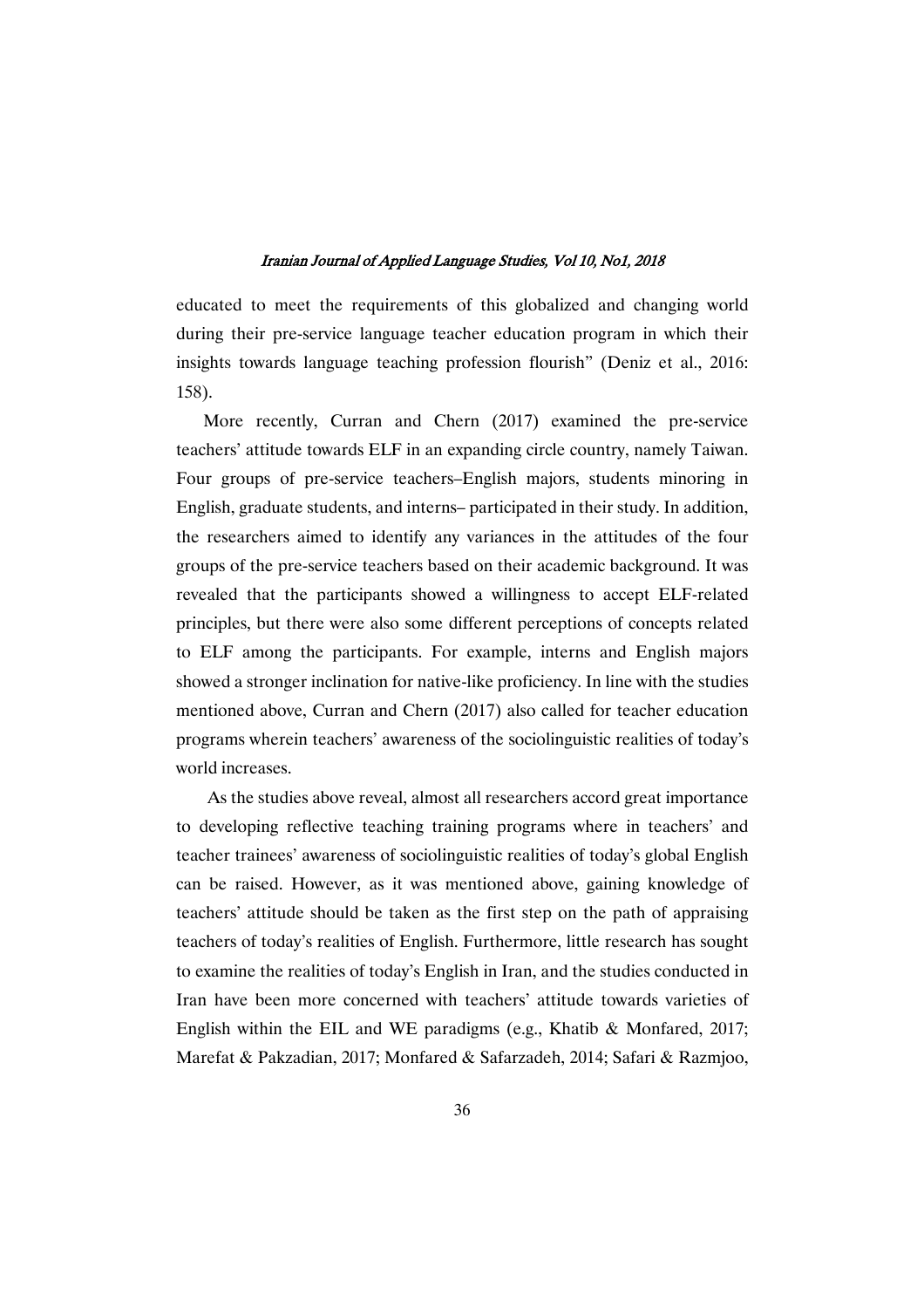2016). The only study that takes findings of ELF research into the practice of teaching in the context of Iran is the study conducted by Rahimi and Ruzrokh (2016) who explored the effect of Lingua Franca core-based pronunciation teaching on Iranian learners' intelligibility and their attitudes about English pronunciation. While researchers are becoming interested in the topic of ELF in Iran, there has been little research, if any, into the Iranian teacher trainees' attitude toward ELF-related issues. To address these gaps, it is thus necessary to explore the issues associated with ELF in such an underrepresented country in the literature. Indeed, the present paper aimed to explore the Iranian teacher trainees' attitude towards ELF, particularly accent-related issues.

# 3.Methodology

## 3.1.Participants

The participants in this study were purposefully recruited on the basis of convenient sampling as it is the most common method for recruiting readily accessible participants in L2 research (Dörnyei, 2007). As a result, 205 teacher trainees (83 males and 122 females) took part in the quantitative part of the present research. They were senior students majoring in ELT at different universities and higher education institutes located in Tehran, Karaj, and Yazd, Iran, and their age ranged from 21 to 26. To detect whether they would be interested in teaching after graduation, an item was included in the questionnaire, through which we could select the intended participants. Almost all of them were willing to be English teachers at the time of data collection. In the qualitative part of our study, 11 of the participants (3 males and 8 females) consented to attend a follow-up interview arranged by the present researchers.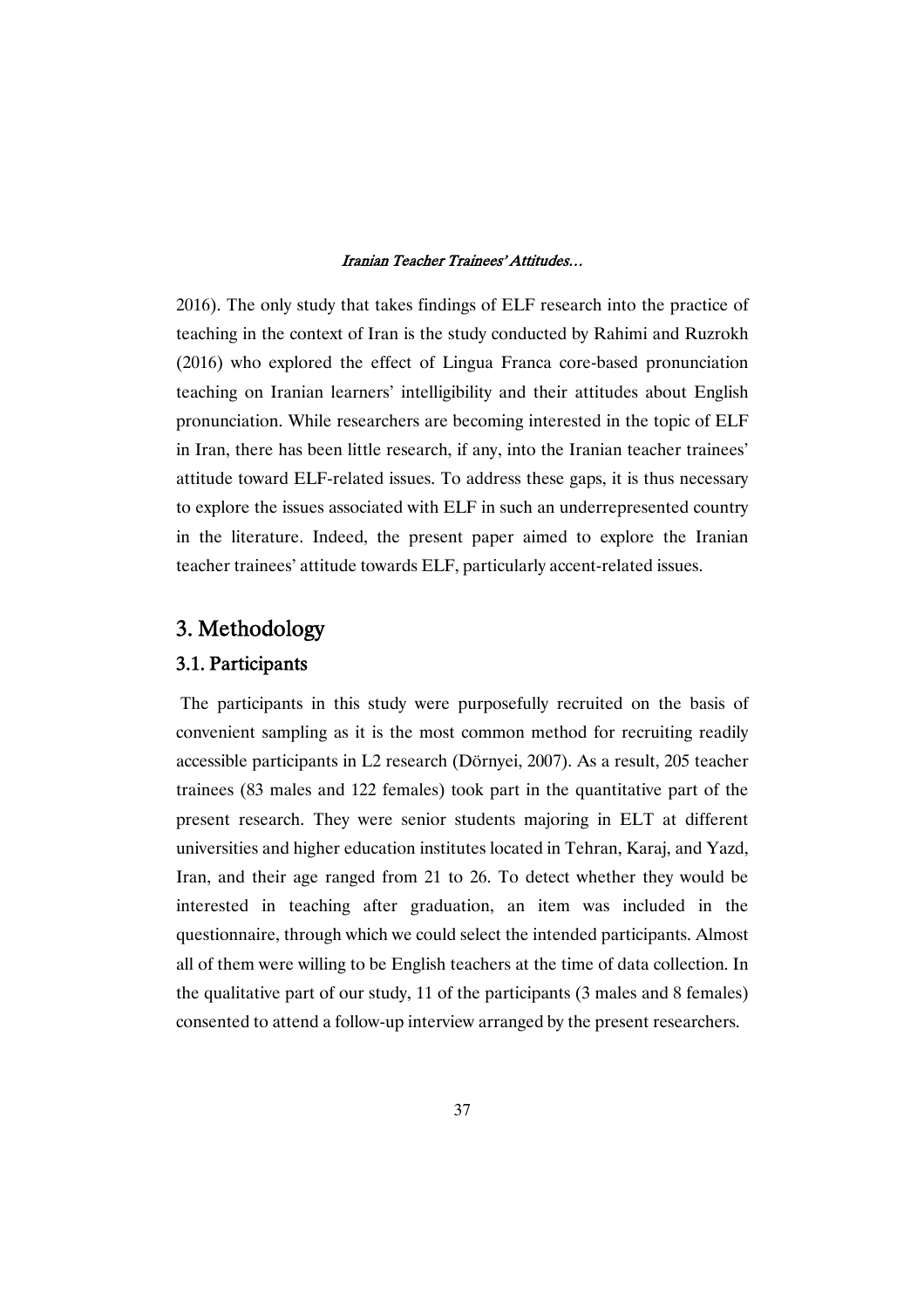## 3.2.DataCollection

To amass the data underpinning the present study, a questionnaire and a semistructured interview were utilized. Initially, a 5-point Likert scale questionnaire consisting of two major sections was developed: a section about demographic information and a section asking the participants to express their level of agreement with ELF-related matters, particularly ELF phonology, from 1 (strongly disagree) to 5 (strongly agree). To do so, the related literature for extracting the principles pertinent to ELF was intensely scrutinized. In addition, some of the statements were extracted and adapted from a few existing questionnaires exploring teachers' and students' attitude towards ELF (Curren & Chern, 2017; Ren, Chen, & Lin, 2016). As a result, 18 statements were designed and divided into four categories to examine the participants' attitude towards 1) their own English accent (statements 1, 2, 3, 4, and 5 ), 2) identity and L1 accent (statements 7, 8, and 9), 3)the authority of non-native speakers to own the English language (statements 6, 13, 14, and 15), and 4) the legitimacy of English used by NNSs (statements 10, 11, 12, 16, 17, and 18). To measure the reliability of the questionnaire, it was piloted with 50 teacher trainees, and the result of Cronbach's Alpha reliability indicated that the questionnaire had relatively strong internal consistency ( $\alpha$ =.78).

Then, interviews were scheduled with those volunteer participants who accepted our invitation to further research. The interviews were carried out to delve into participants' attitudes more deeply and to create an opportunity for participants to express their ideas and attitudes to ELF more freely than those expressed in the questionnaire. The questions raised in the interviews were derived from related literature and likewise reflected the main themes addressed in the questionnaire. The interviews were audio-recorded and lasted about 40 minutes each.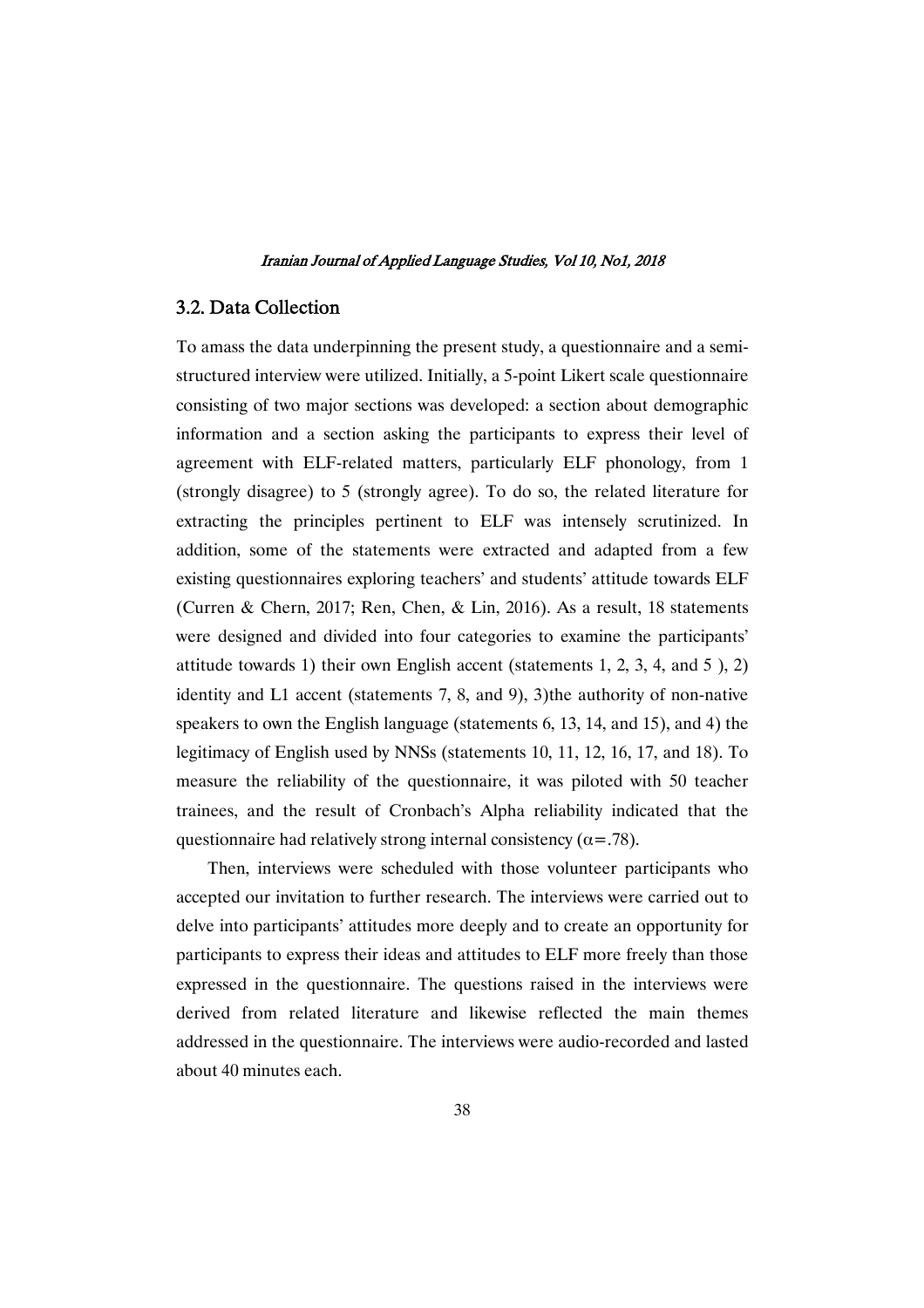## 3.3.DataAnalysis

In order to generate a holistic understanding about the raised questions, qualitative findings and quantitative results were compared and combined, using relevant statistical procedures. The quantitative data about participants' attitudes towards ELF-related issues were summarized via descriptive statistics. The qualitative content analysis was adopted to analyze the recorded data. Initially, the data were transcribed because "the first step in data analysis is to transform the recordings into a textual form" (Dörnyei, 2007, p. 246). Next, garnering insights from Cresswell's (2002) interpretive qualitative data analysis, the present researchers divided the data into different segments which were labeled with codes. Then it was continued until similar codes were placed into a number of categories. Next, the recognized categories from the participants' responses were compared and contrasted in order to find a connection between the emerged categories and the theoretical concepts from the research literature and the themes developed in the questionnaire. As regards ensuring the credibility of the interview data, a member checking procedure was employed (Cresswell, 2002).

## 4.Result

## 4.1. Participants' Attitude toward their Own English Accent

The first category consisting of five statements intended to explore the participants' attitude toward their English accent. In general, the pre-service teachers maintained a favorable attitude toward their own accent, as indicated by the higher mean score of the sum of their ratings  $(M=3.25)$ . Table 1 presents the descriptive statistics for each statement in this category.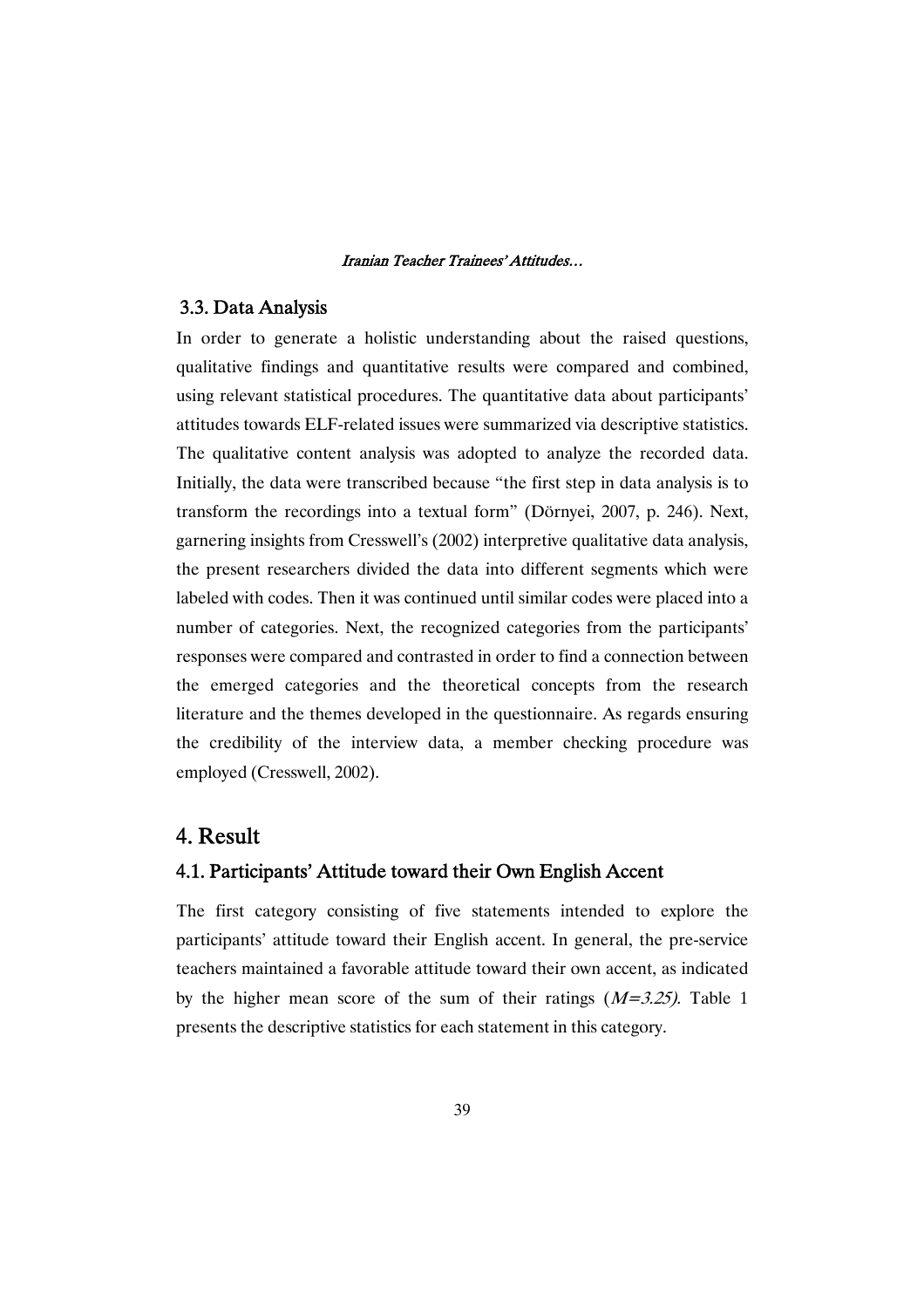|                                                                               |           | Pre-service Teachers |  |
|-------------------------------------------------------------------------------|-----------|----------------------|--|
| <b>Statements</b>                                                             | $(N=205)$ |                      |  |
|                                                                               | Mean      | <b>SD</b>            |  |
| 1. I am proud of my English accent.                                           | 2.87      | .89                  |  |
| 2. I think my accent is intelligible to native speakers when I speak English. | 3.47      | .87                  |  |
| 3. I think my accent is intelligible to non-native speakers when I speak      | 3.32      | .95                  |  |
| English.                                                                      |           |                      |  |
| 4. I think my accent is acceptable to native speakers when I speak English.   | 3.18      | .84                  |  |
| 5. I think my accent is acceptable to non-native speakers when I speak        | 3.60      | .70                  |  |
| English.                                                                      |           |                      |  |

## Table 1. Attitudes towards their Own Accent

The interview results also revealed that out of 11 pre-service teachers attending the interview, half provided an affirmative answer to the question. Some of them stated that they were proud of their accent by reason of not having difficulty in communication and of receiving positive feedback from the others (examples 1 and 2). Whilst they prided themselves on their accent, some of them also mentioned that their accent was not perfect and they had to work on it more (example 3). This point was also supported by their lowest rating given to statement 1. It can be derived that the belief that they should achieve a perfect native-like accent is deeply ingrained in them.

- 1. Yes, since I can communicate very well and most of the people admire my accent. (T10)
- 2. Yeah, I feel quite well about it. Because most of the people I communicate with say that I'm talented in accent. (T11)
- 3. I'm satisfied with my accent but I think it's good If I improve my accent to speak like <sup>a</sup> native speaker because it shows I'm professional. (T6)

On the other hand, a number of the participants also voiced their dissatisfaction with their accent. The most frequently stated reason was their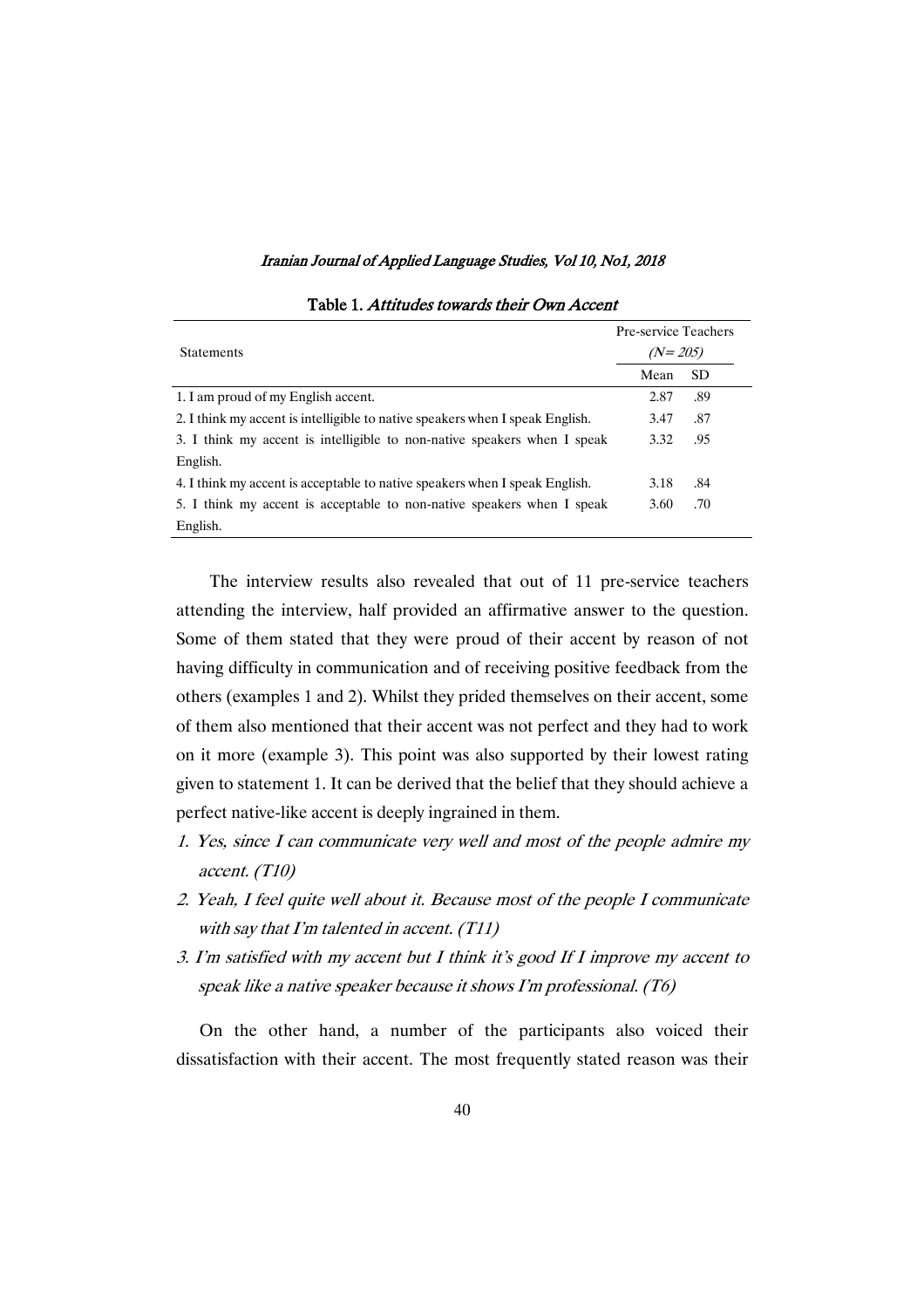having a Persian accent when speaking English (examples 4). They related this problem to the lack of enough practice on their accent (example 5):

- 4. I don't like my accent because I think I have <sup>a</sup> little Persian accent when I speak English. <sup>I</sup> will try to change it. (T1)
- 5. Unfortunately I have not practiced on my accent very much, I try to pronounce the words correctly, but usually, I have Persian accent that is not good at all. (T4)

The remaining four statements explored the participants' attitude toward their accent intelligibility and acceptability to both native and non-native English speakers. On the whole, they had a strong view on the intelligibility and acceptability of their English accent, as revealed by the high mean score of their ratings. Likewise, in response to the interview questions, the pre-service teachers believed their accent was intelligible and acceptable to both NSs and NNSs. The most frequently cited reason was their effective communication with their interlocutors. They justified their assertion on the ground of receiving positive feedback from them. In addition, they deemed their accent intelligible and acceptable by reason of their speaking simply and slowly and using grammatically simple and accurate sentences (see examples below):

- 6. According to my experiences of communication with foreigners in some journeys, I was able to send my messages to other people without difficulty, so <sup>I</sup> think my accent is intelligible for them. (T9)
- 7. I think my accent is comprehensible and acceptable for others because when I speak with them they can answer my question or can speak with me. And I try to use appropriate vocabulary and try not to have grammatical mistakes. (T6)

On the other hand, some of them believed that their accent was acceptable to NNSs but unacceptable to NSs. Although they did not provide any adequate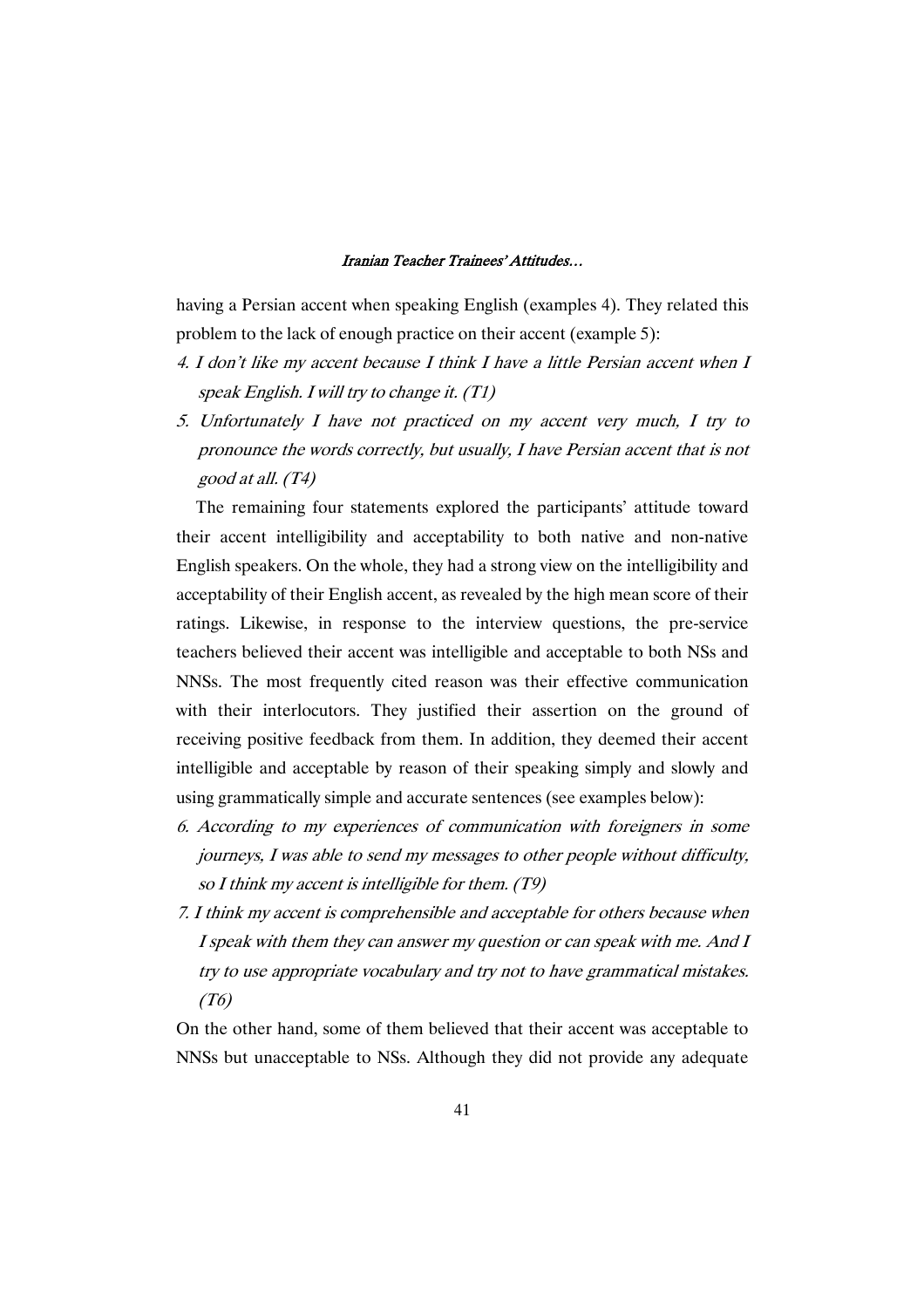reason for their opinion, it could be presumed that their lack of experience in communicating with NSs was a big obstacle for them to consider their accent acceptable to NSs, as one of the pre-service teachers (example 9) supported our presumption:

- 8. I think it depends on people with whom we speak. I think mine is acceptable to non-native speakers but probably non-acceptable to natives. I don't know. <sup>I</sup> feel this way. (T2)
- 9. <sup>I</sup> don't know as <sup>I</sup> haven't spoken with native speakers. (T10)

## 4.2. L1 Accent and Identity

The present researchers also aimed at exploring the extent to which the participants desired to have their local accent when speaking English. In this regard, three statements were included in the second category of the research questionnaire (see Table 2). As regards Statement 7, its scores were reversed before conducting any statistical analyses because it was negatively worded. On the whole, the pre-service teachers did not tend to be identified as a Persian through their English accent, as it is indicated by a low mean score of the sum of their ratings ( $M=2.26$ ,  $SD=.86$ ). Further examination of the statements in this category revealed that the lowest mean score of the participants' ratings was related to statement 8. It appeared that the participants did not accord with this statement that they should speak English with a Persian accent just because they are Persian. It was also revealed that participants' mean score of statement 9 was ranked the highest.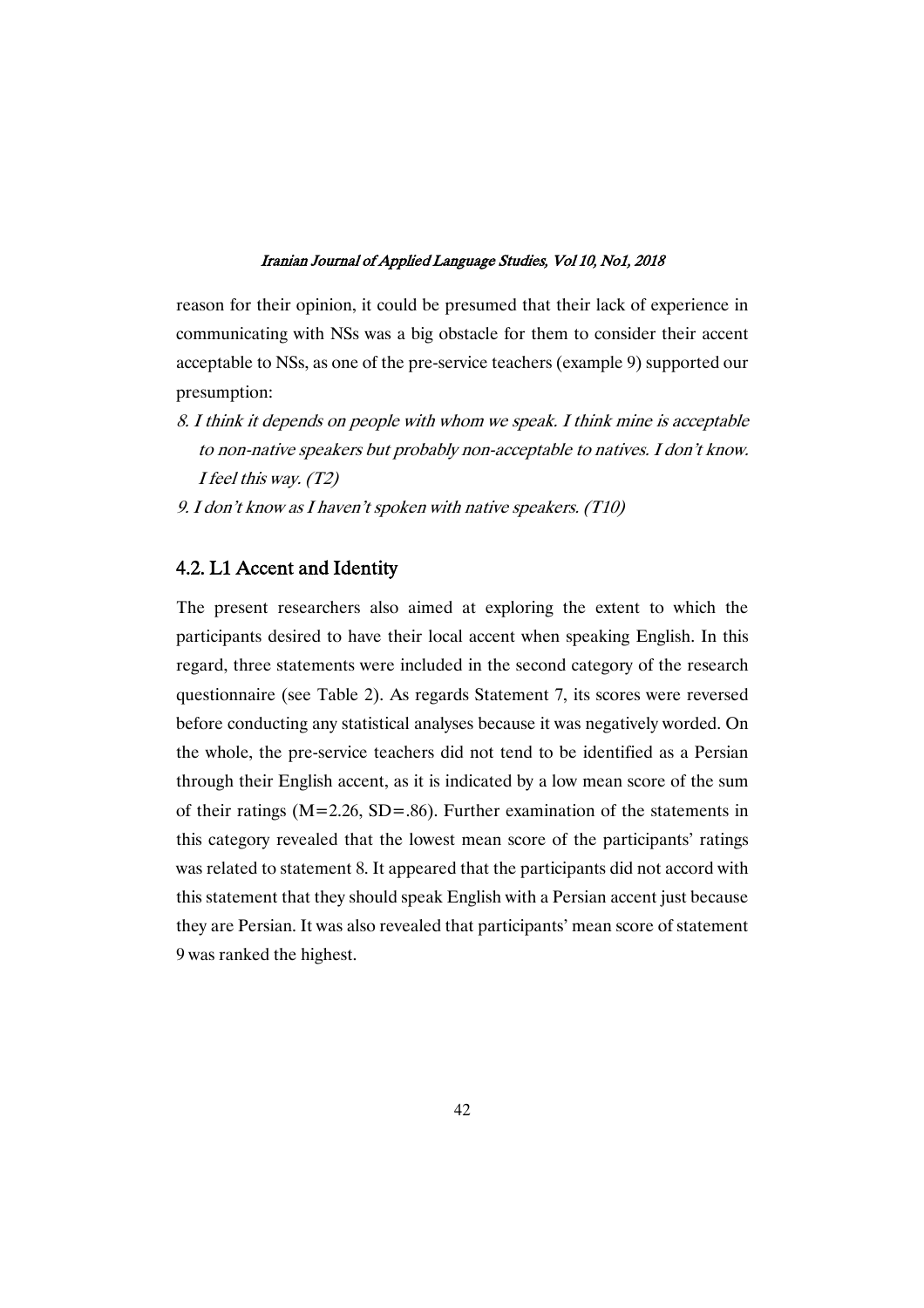|                                                                                | Pre-service |        |
|--------------------------------------------------------------------------------|-------------|--------|
| <b>Statements</b>                                                              | Teachers    |        |
|                                                                                | $(N=205)$   |        |
|                                                                                | Mean SD     |        |
| 7. I would like to be identified as a native speaker of English through my     | 2.58        | - 1.07 |
| English accent.                                                                |             |        |
| 8. I would like to speak English with a Persian accent because I am a Persian. | 1.61        | .85    |
| 9. I feel ok if someone recognizes my nationality through my English           | 2.60        | 1.20   |
| accent.*                                                                       |             |        |

#### Table 2. Attitudes towards L1 Accent and Identity

\*The mean score for item 7 is reversed.

The questionnaire results were also confirmed by the participants' responses to the interview questions related to this category. Some of the participants referred to the advantages of their being identified as an NS and to the demerits of being identified as a Persian through their accent. They considered Persian accent inferior compared to native English accents, by reason of which they asserted that they did not like to be identified as a Persian through their accent. These statements allude to the strong orientation of the participants toward the NS model:

- 10. I want to be in higher places and be admired by higher people. Sounding like and being identified like native speakers bring that place to me and you look more prestigious. (T10)
- 11. Of course <sup>a</sup> native speaker; because I think that in this way I can do my best and sounding like <sup>a</sup> native speaker brings me more confidence. (T8)
- 12. I can't stand Persian accent because it makes my English ridiculous and I don't like its sound. (T4)

In sharp contrast, a number of the participants stated that they deliberately put on their local accent to be identified as a Persian when communicating in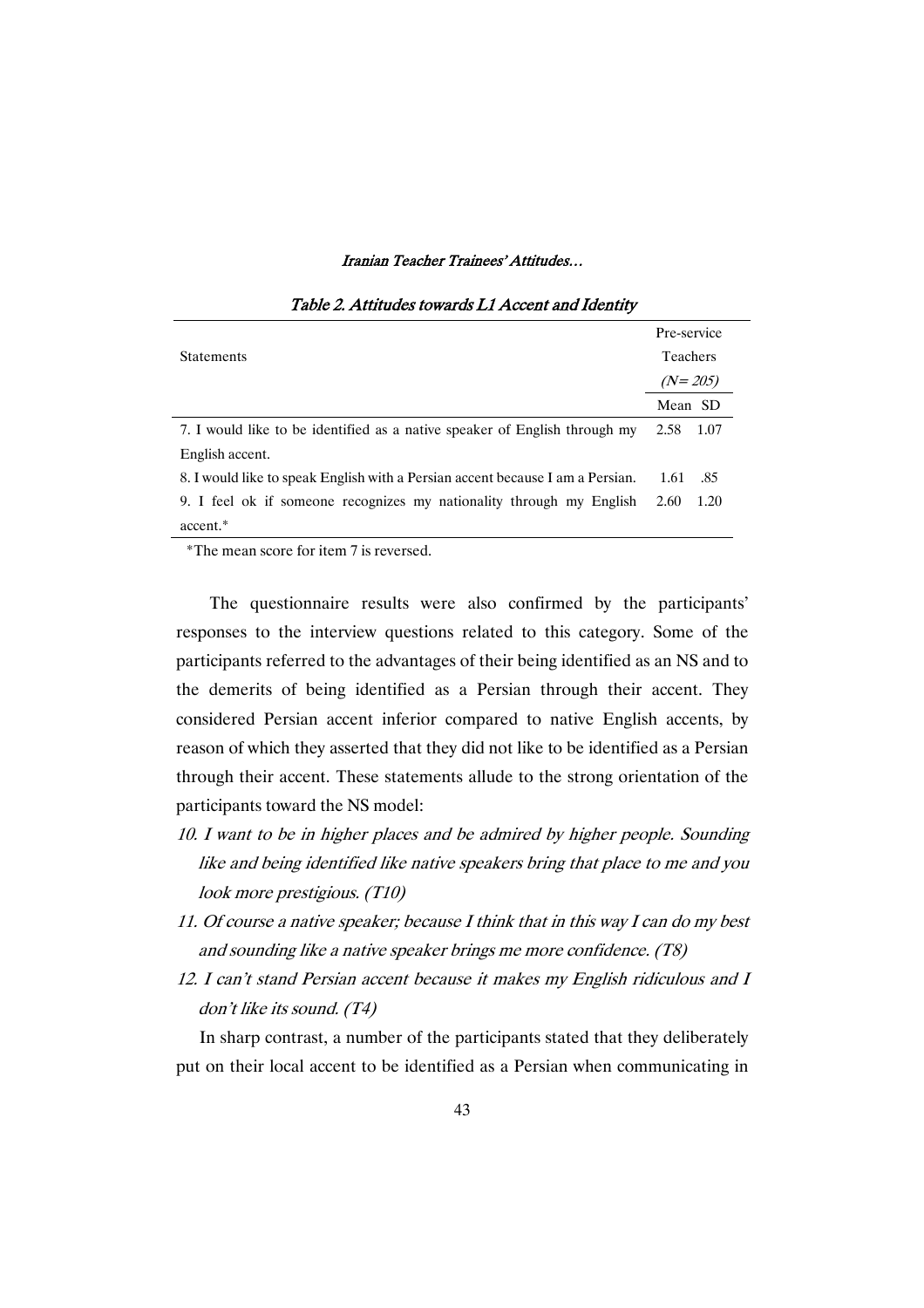English. Moreover, they accorded priority to communicating effectively rather than being identified as an NS or NNS.

- 13. I prefer to be identified as a non-native speaker because the other people become interested to get some information about my nationality and my accent is the first thing that shows my nationality.  $(T7)$
- 14. I think it's not necessary. It's not <sup>a</sup> big deal for me being recognized as <sup>a</sup> Persian as long as <sup>I</sup> can communicate. <sup>I</sup> don't care. (T11)

# 4.3. Attitudes towards the Authority of non-native Speakers to Own the English Language

The present research also aimed at investigating the participants' attitude towards the authority of non-native English speakers to own the English language and to exploit it according to their needs. Four statements fell into the third category in our research questionnaire. The first statement was negatively worded, so its mean score was reversed prior to analyzing the data and reporting the result. Overall, the teacher trainees displayed a very favorable attitude toward the authority of non-native English speakers by rating this category as the highest one  $(M=3.76)$ .

It is necessary to mention that in reporting the results the mean scores of statements 6 and 13 were averaged because both of them aimed at asking the participants for expressing their opinion about the authority of NNSs to own the English language, with the first statement negatively worded. On average, they received the highest mean scores of the participants' ratings (M=3.84, SD =.52). The survey results of the four statements involved in the third category are presented in Table 3.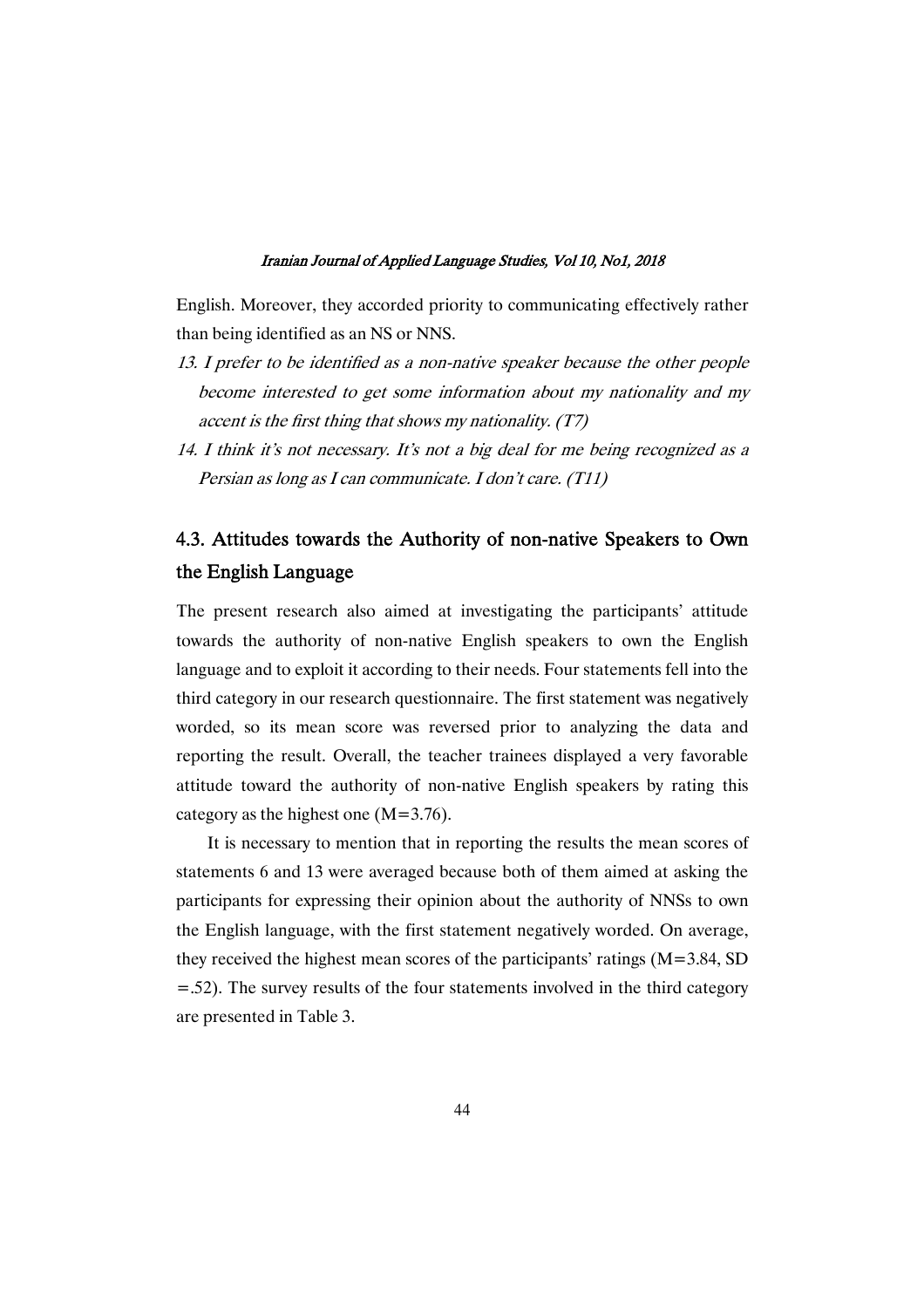| <b>Statements</b>                                             | Pre-service Teachers<br>$(N=205)$ |  |
|---------------------------------------------------------------|-----------------------------------|--|
|                                                               | Mean SD                           |  |
| 6. I think English belongs to native speakers.*               | .82<br>4.13                       |  |
| 13. I think non-native speakers of English have the authority | 3.56 .66                          |  |
| to own the English language.                                  |                                   |  |
| 14. I think non-native speakers of English have the authority | .88<br>3.70                       |  |
| to modify English based on their needs.                       |                                   |  |
| 15. I think non-native speakers of English can use the        | 1.03<br>3.63                      |  |
| languages they know to avoid misunderstanding when            |                                   |  |
| communicating in English.                                     |                                   |  |

## Table 3. Attitudes towards the Authority of NNSs

\*The mean score for item 6 is reversed.

There were a number of different points of view adopted by the participants. Some of them believed that because English is an international language, it is not correct to say that it belongs to specific speakers of English. From their perspective, English is a '*device or tool*' by which they can communicate internationally and inter-culturally:

- 15. English is not limited to <sup>a</sup> particular geographical region and is <sup>a</sup> worldwide international communication tool, and no one can claim this language as <sup>a</sup> property. (T3)
- 16. I think English is an international tool, and everybody has to use this tool. And it's not just for one country. (T2)

In contrast, a number of the participants rejected the non-native English speakers' authority to own English. They argued that NNSs do not have the right to own English because it is not their mother tongue and they use English only for meeting their needs.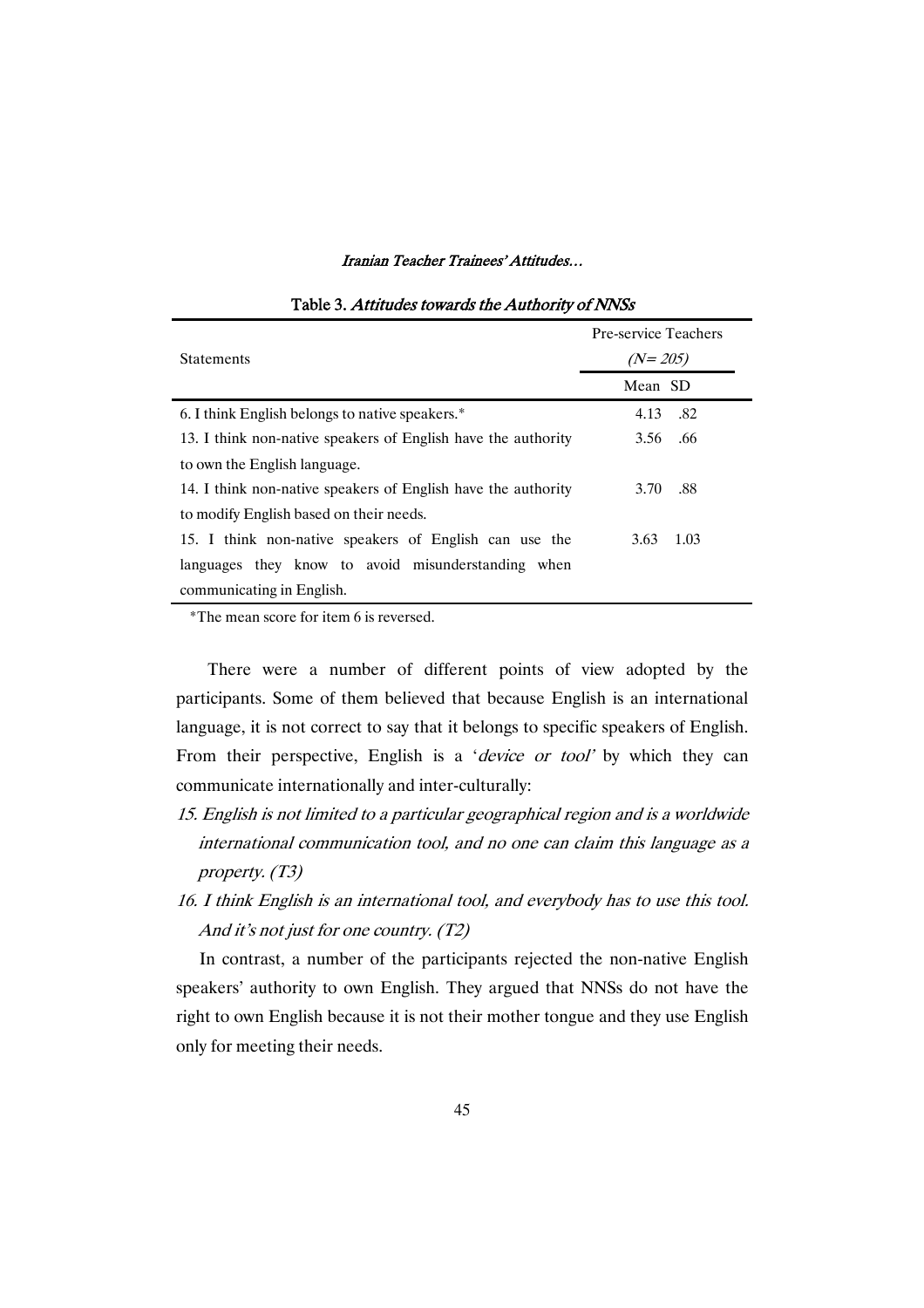17. English is not native speakers' mother tongue and they have no right and authority to own it but they can speak it just to communicate. (T10)

Furthermore, almost every participant exhibited an affirmative response to the question asking them to express their opinions on the authority of NNSs to modify English based on their needs (example 18). Likewise, many a participant consented to non-native speakers' use of their multilingual resources when communicating with foreigners. To reinforce their attitude, a small number of them also provided some examples vis-à-vis their using other languages when speaking English with other non-native speakers:

18. When the goal is communication, something that is important is understanding. So anything that is used for this purpose is good, for example, modification of the language. (T3) 19. Sometimes it happens to shift to other languages; for example, in Turkey, they don't know English very well, so I had to mix some English sentences with Turkish words in order to convey my ideas clearly. (T5)

## 4.4. Attitudes towards the Legitimacy of English Used by NNSs

The last category sought to examine if the participants accorded with the legitimacy of English used by NNSs. Generally, the participants held a moderate view about considering non-native English as a legitimate model compared to the NS model  $(M=2.62, SD=.60)$ . As it is shown in Table 4, of the six statements included in this category, Statement 10, asking the participants to determine their level of agreement on whether teachers should help students communicate successfully, obtained the highest mean score from them. The second highest mean score was related to statement 18 asking respondents to what extent they were in accord with introducing students to different native and non-native English accents in class.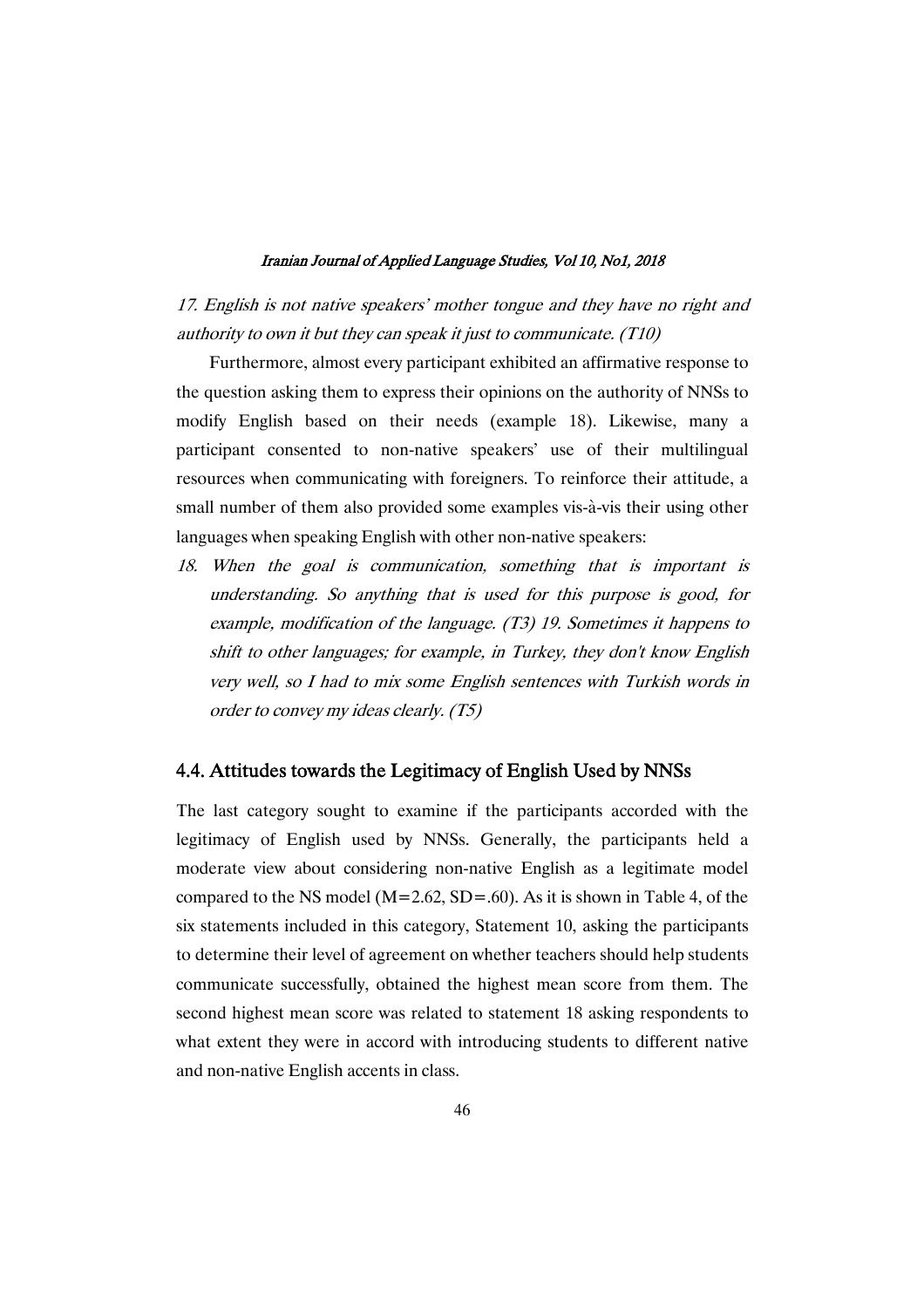|                                                                      | Pre-service |           |
|----------------------------------------------------------------------|-------------|-----------|
| <b>Statements</b>                                                    | Teachers    |           |
|                                                                      | $(N=205)$   |           |
|                                                                      | Mean        | <b>SD</b> |
| 10. I think teachers should help students communicate effectively    | 3.13        | 1.14      |
| rather than achieve a native-like proficiency.                       |             |           |
| 11. I think it is unnecessary for many students to learn English     | 2.07        | 1.08      |
| according to the native English speakers' model.                     |             |           |
| 12. I think it is unnecessary for many students to become familiar   | 2.58        | 1.27      |
| with the culture and traditions of native English speakers.          |             |           |
| 16. I don't think it is necessary for non-native English speakers to | 2.49        | 1.16      |
| sound like a native speaker of English to communicate successfully   |             |           |
| in English.                                                          |             |           |
| 17. I think non-native speakers of English can be the role model for | 2.55        | .84       |
| Persian students.                                                    |             |           |
| 18. I think it is important to introduce students to many different  | 2.91        | .93       |
| English accents (both native and non-native accents).                |             |           |

## Table 4. Attitudes toward the Legitimacy of English Used by NNSs

The qualitative analysis showed that whilst the participants assigned a high priority to effective communication; there was a vestige of orientation towards NS norms. A few participants pointed out that there is a direct correlation between a native-like proficiency and effective communication:

20. I think helping students to communicate effectively is one of the most important tasks for the teachers. When students communicate with foreigners well, they will be able to achieve the other skills of that language step by step, resulting in native-like proficiency. (T6)

Concerning the importance of introducing students to different accents, over half of all the participants did not have a positive attitude. For their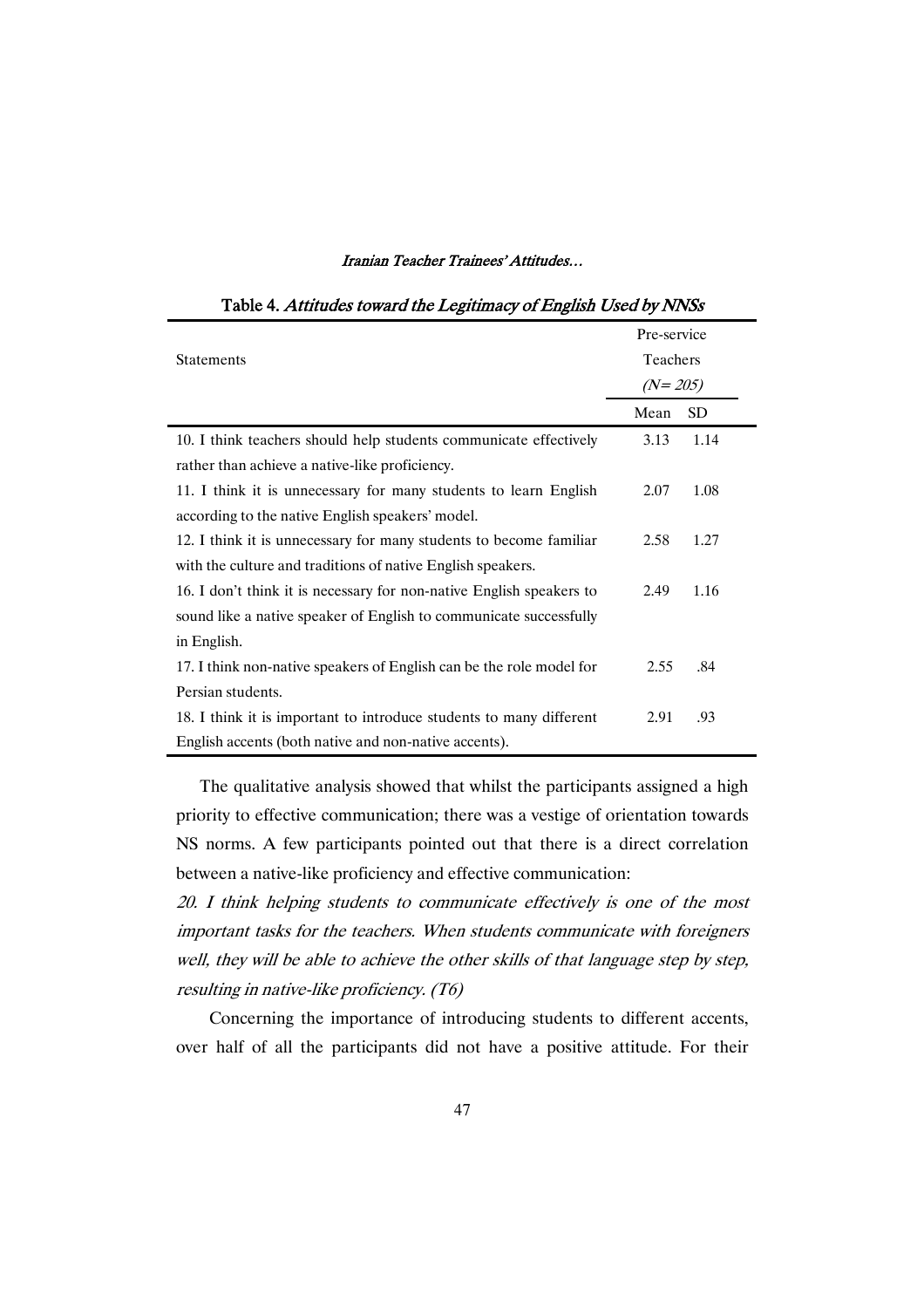refutation of the statement, some of them pointed out exposing students to different English accents may cause chaos, leading to students' confusion:

21. I think following one model of accent in classroom activities can help students to avoid confusion and it can help teachers to avoid wishy-washiness in their teaching. (T9)

On the contrary, it appeared that a number of them had a predilection for introducing students to different accents. From their perspectives, it can help students communicate successfully and effectively with people from different linguistic backgrounds:

22. It would be very well if students get familiar with different accents because English is spoken all over the world with different accents. So if they know some of the accents, they could have better communication. (T7)

As regards their attitude towards whether it is necessary to learn English according to the NS model, the qualitative part of the present study also corroborated that traditional view of ELT was ingrained in most of the participants, which is counter to ELF-related issues. The trainees believed that the English used by NNSs is replete with phonological and lexico-grammatical mistakes, which make it more difficult to understand and learn:

23. I think for doing everything we should have <sup>a</sup> model and pattern and if someone tries to speak like <sup>a</sup> native speaker, it's so important because native speakers don't have any problems in the grammar, accent, speaking and other aspects of the language. (T11)

In contrast, a small number of the participants were not as much oriented to the NS model as the above-mentioned teacher trainees. This group of participants maintained that students' needs and purposes should be taken into account in adopting a specific model of English: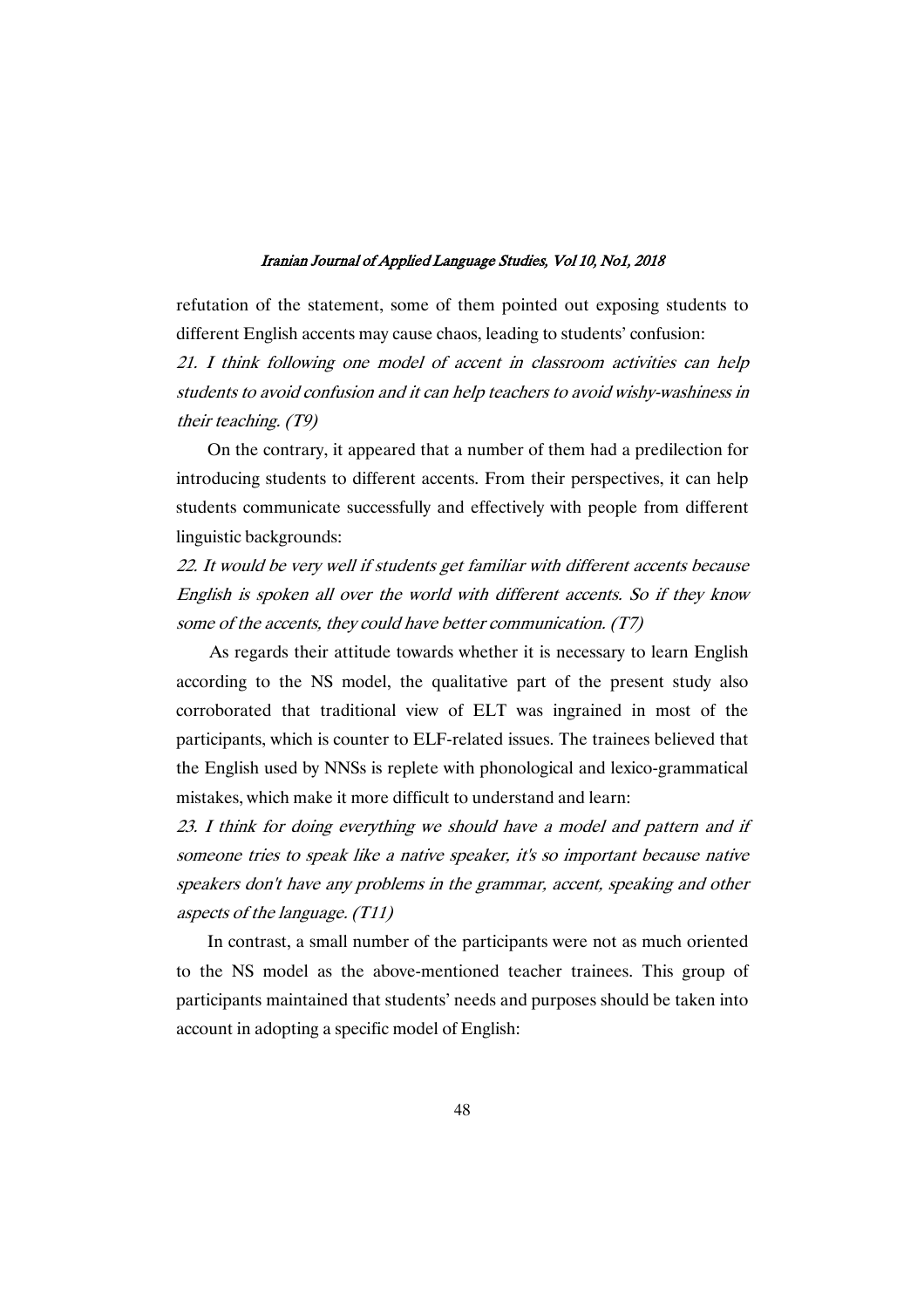24. It depends on what you need. Why do you learn English? What is your purpose? And if you're just <sup>a</sup> businessman who wants to do business things, it's not necessary to learn English based on native models. (T2)

Analyzing the interviews also revealed that almost half of all the participants consented to this statement that it is not important to sound like a native speaker to communicate successfully. In their opinion, the intelligibility of the accent and correct use of grammar and lexical units are more influential and important in communicating successfully than sounding like an NS.

25. I think being understood by people are much more important than having <sup>a</sup> native-like accent. Even the use of grammatical sentences and correct vocabulary is more important. (T3)

On the contrary, there were some participants who accorded significance to sounding like a native speaker. They stated that it is of much importance for students to have a native-like accent because it can affect the intelligibility of their accent, resulting in having effective communication:

26. In my perspective, if learners have <sup>a</sup> native-like accent, they can communicate successfully in English. It is more understandable and intelligible for listeners. (T1)

As regards the importance of being familiar with the culture of NSs in communicating successfully, almost over half of the participants believed that it is a must for students to learn about NSs' Culture, particularly American and British culture. From their point of view, language and culture are intertwined. In that regard, some of them stated that students can gain more information and learn many words which have cultural meanings:

27. There is always <sup>a</sup> word, <sup>a</sup> phrase and something like that, which you should know the origin and be familiar to its culture if you want to understand it better (T10)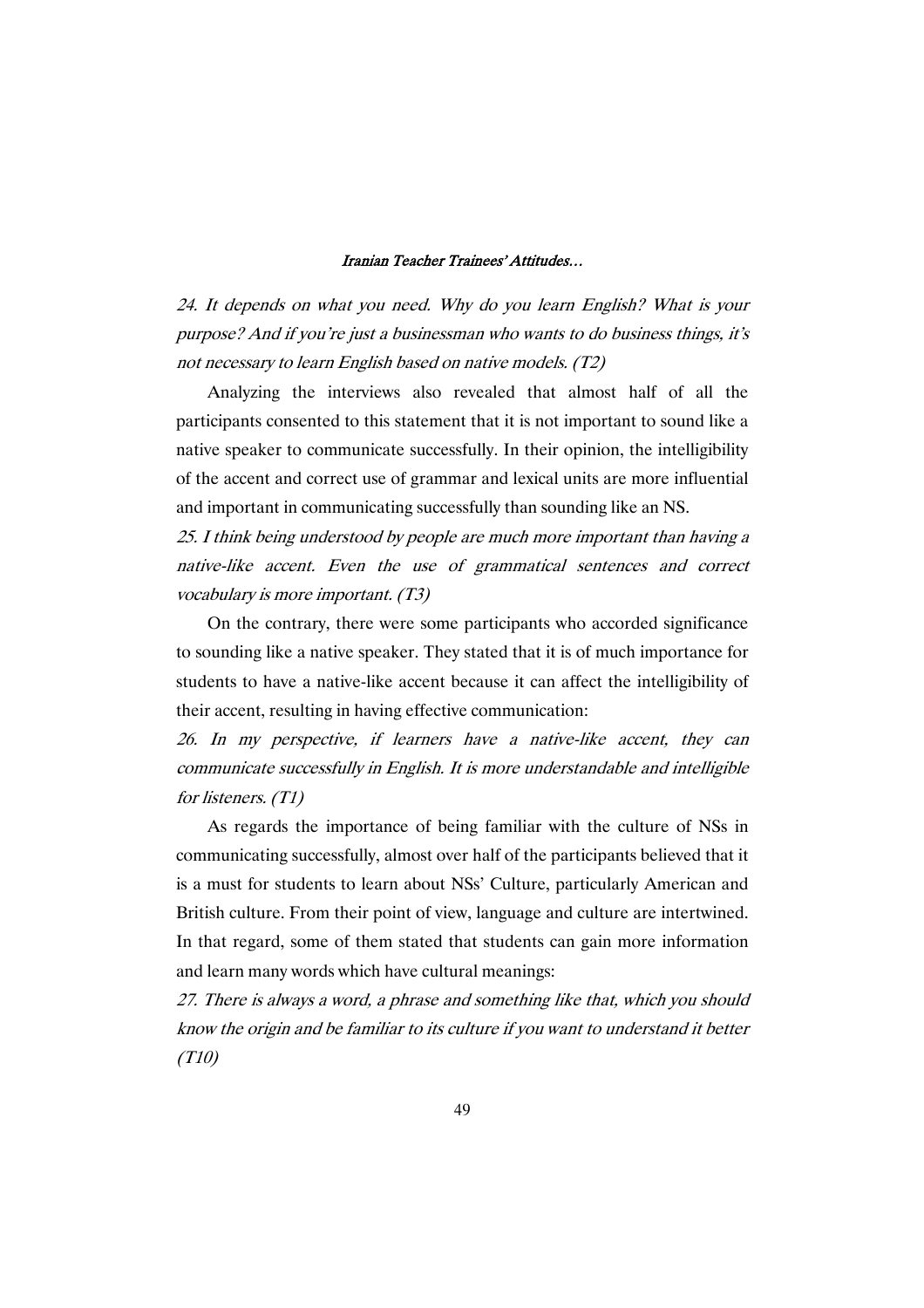Furthermore, there were a small number of the participants who were aware of the function of today's English used as a medium for people from different linguacultural backgrounds. However, they believed that students have to know the culture of NSs if they want to communicate successfully with them:

28. Not necessarily, I mean knowing the language would be sufficient in order to communicate, but given that some words or phrases may have come from <sup>a</sup> cultural background, then having <sup>a</sup> grasp of the culture could be helpful in some cases in communication. (T9)

## 5.Discussion

The present study aimed to explore the attitudes of the Iranian English teacher trainees towards ELF. The results indicated that the teacher trainees appeared to be favorably inclined to agree with many statements involved in the given categories pertaining to ELF-related issues. However, an in-depth analysis of the results revealed an underlying tendency towards NS norms among the participants. Some of them also presented viewpoints which were at variance with those of most of the participants. Furthermore, the participants' views on the statements in the second category differed considerably from their positive views expressed in the other categories. In general, the participants did not display uniform attitudes about the ELF-related issues. Significant implications arise from these results, which are examined below.

The results from the present study suggest that the teacher trainees were rather inclined to ELF-related principles. One possible reason may be related to their age. The younger generation of teachers has been raised in "an increasingly globalized world" in which they have more chance to communicate with other people from various linguacultural backgrounds (Seidlhofer, 2010,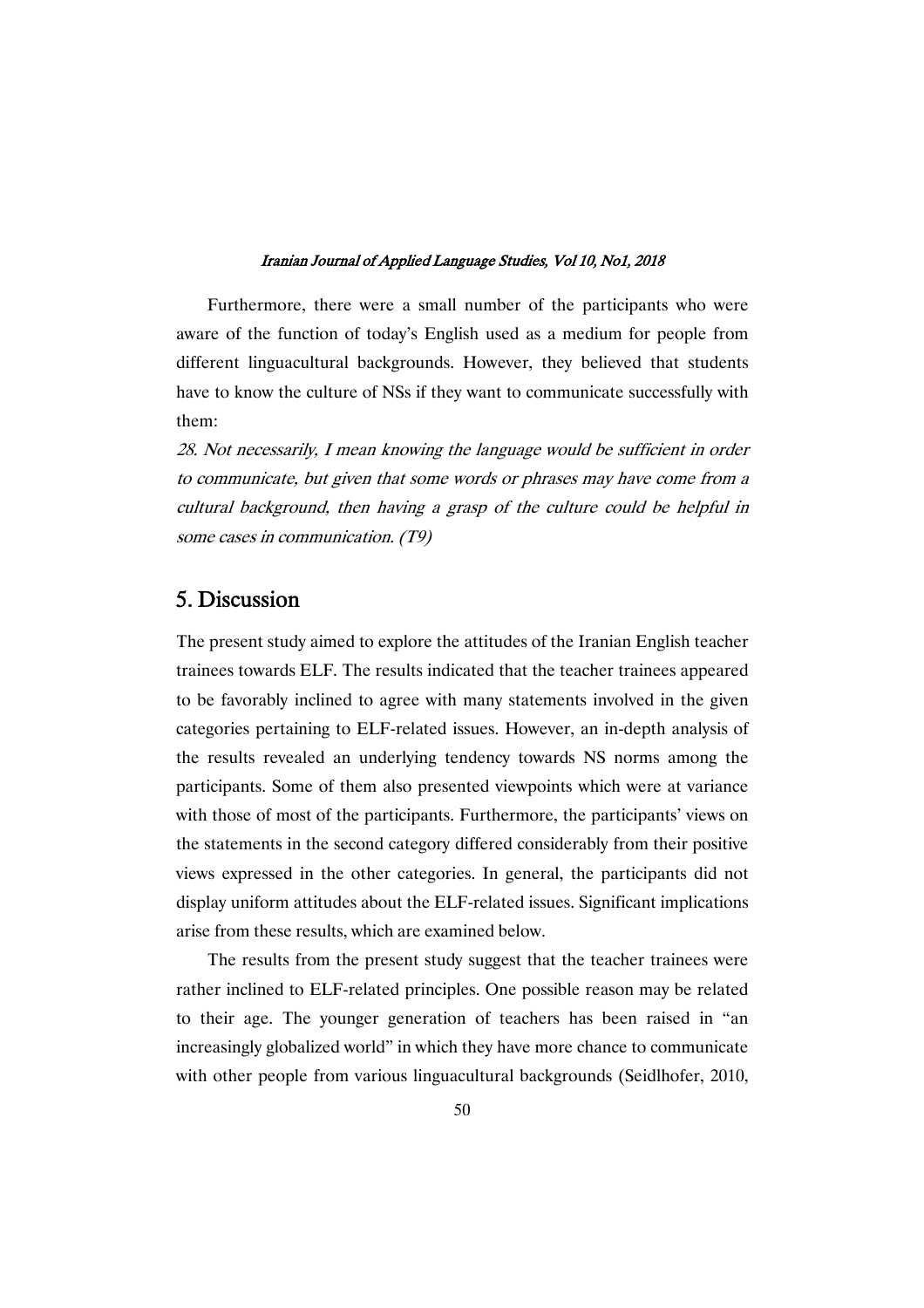p. 357). This finding is also corroborated by other studies in which the younger generation of teachers are more oriented to the principles pertaining to ELF (e.g., Litzenberg, 2014; Ranta, 2010). Yet there appeared to be contradictory and ambivalent attitudes towards ELF, which were manifest in their responses to the interview questions in particular. This finding is in line with many of the previous ELF-related studies (e.g., Deniz et al., 2016; Jenkins, 2007; Litzenberg, 2014; Wang & Jenkins, 2016). When talking about the realistic use of English outside the classroom, the participants were not very inclined to the NS standard and consented to effective communication rather than native-like proficiency. However, it seemed that conforming to NS norms was ingrained in most of them when they referred to formal English learning in the classrooms and to their future teaching practice. In other words, they were very oriented to NS norms in a classroom setting. This orientation to NS norms in an educational context may be because of their English language learning in the Iranian private language schools wherein educational materials mostly contain the norms of NSs, particularly British and American. This reason is also pinpointed by some scholars (e.g., Galloway & Rose, 2017; Sung, 2017) that there is a big difference between the English language taught in the classroom and what is used outside the classroom.

Furthermore, the findings indicated that many a participant had favorable attitudes toward their own English accent. However, a closer analysis of the interviews revealed that among the very same participants, more than half of them desired to achieve a native-like accent. In other words, it can be inferred once again the belief that they should achieve a native-like accent was deeply ingrained in them although they felt a sense of satisfaction with their accent. In addition, the results suggest that almost all of them consented to be linguistically identified as an NS through their English accent, as they accorded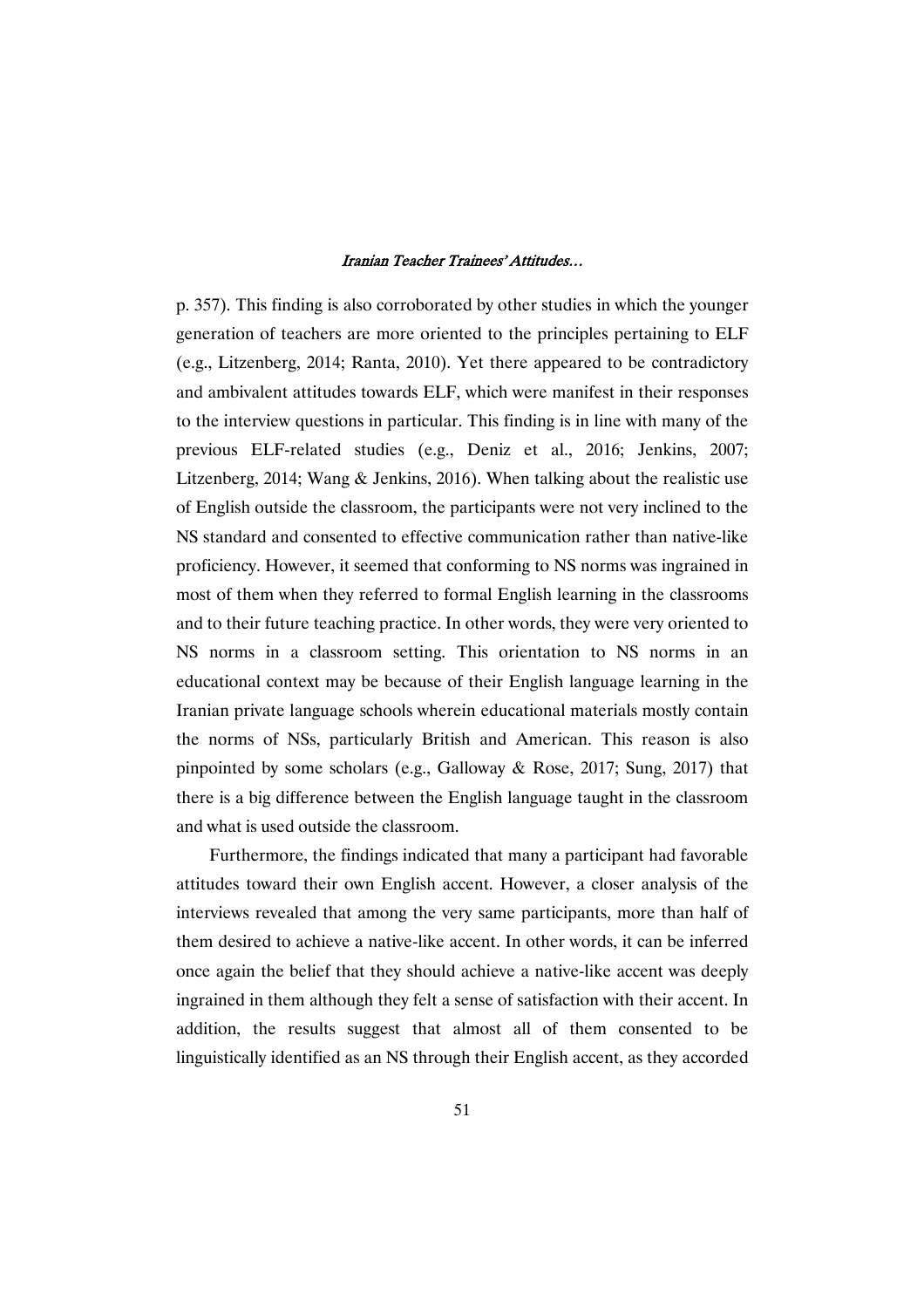native-like accent considerable advantages. Yet this does not mean that they had a negative attitude toward their own cultural identity (see, for example, Sung, 2014; Ren, Chen & Lin, 2016). Some of them evinced their interest in being identified as a Persian when communicating internationally. Further, as the analysis of the data indicated, almost over half of all the participants did not feel embarrassed if they were identified as a Persian through their accent. This glaring discrepancy in their opinions accounts for "an intricate and complex relationship between ELF and identity" (Sung, 2015, p. 326).

The findings also revealed that almost every participant considered their accent more acceptable and intelligible to NNSs rather than NSs. Having personal experiences of communication with other NNSs and getting positive feedback from them were deemed the primary reason for the teacher trainees' accent intelligibility and acceptability. Likewise, it can be derived that a lack of experience in communicating with NSs was a big obstacle for the participants to consider their accent intelligible and acceptable to NSs. The importance of experience is also underscored by many researchers (e.g., Garret, 2010; Wang, 2015; Wang & Jenkins, 2016). For example, examining the effect of intercultural experience on the participants' language attitudes, Wang and Jenkins (2016) identified that the participants who had little ELF experience attributed the intelligibility of their accent to conforming to the NS model.

The Iranian teacher trainees in our sample also appeared to accord great significance to non-native English speakers as the authoritative agents having the power and right to appropriate English to fulfill their social and linguistic needs in today's world. Moreover, it seemed that they were aware of the current realities vis-à-vis the ownership of English. However, on closer examination of interview data, it was found that some of the participants did not accord with granting NNSs or NSs supreme authority to own English.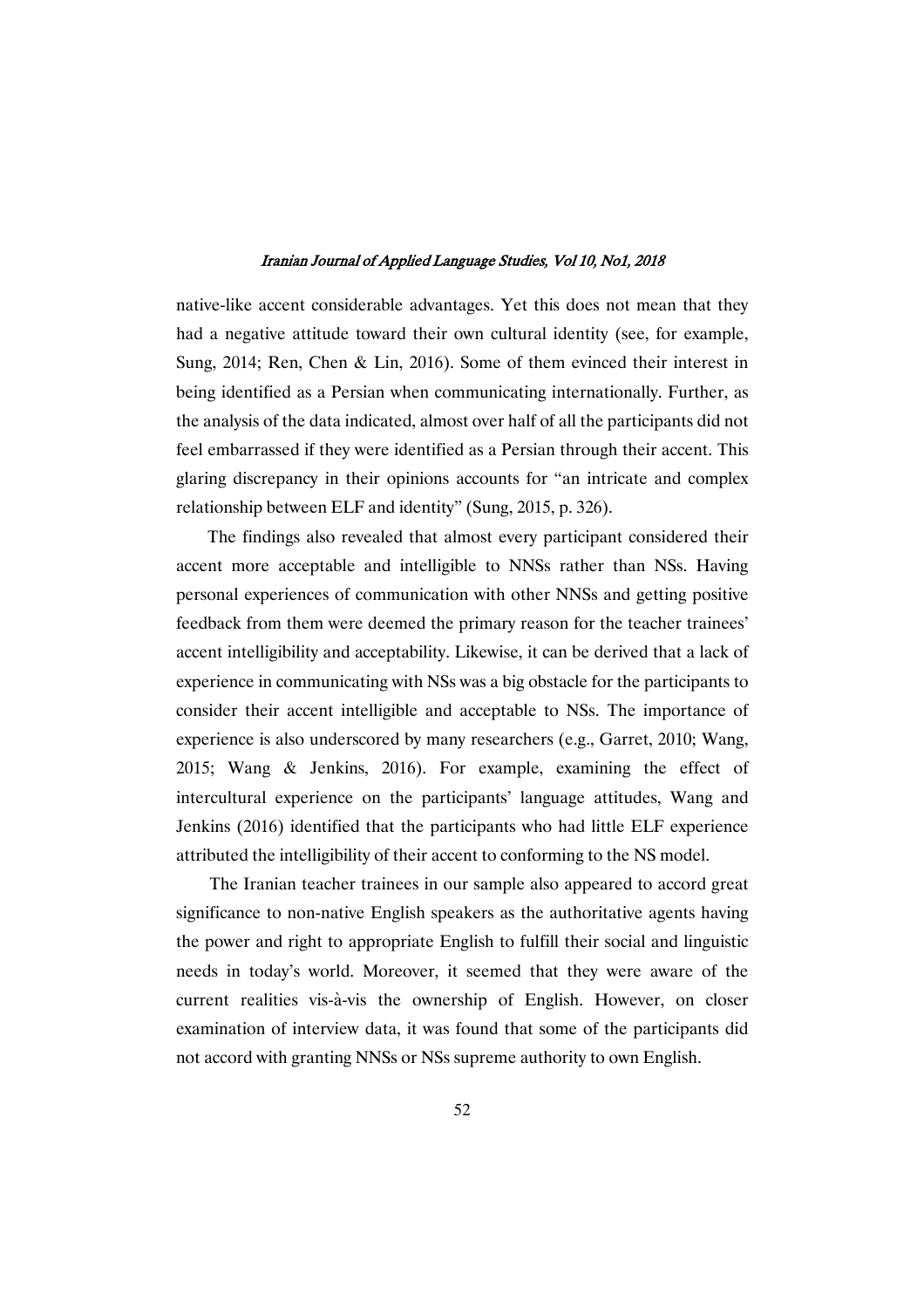According to them, English is not a language specific to a country because it has overstepped its original boundaries and is being used as a communication tool by all people all around the world. These findings are consistent with the current theories and principles pertaining to ELF. As it is argued by some scholars (e.g., Galloway & Rose, 2015; Ishikawa, 2016; Jenkins, 2015), today's English is used by a large number of people from different lingua-cultural backgrounds in various contexts that are dynamic, variable, multilingual, and intercultural and hence is not peculiar to a group of English speakers. Furthermore, many a participant had mixed opinions. In fact, although some of them believed that English belongs to NSs, the very same participants consented to the authority of NNS to modify English and use their multilingual resources to communicate effectively and avoid misunderstandings. It appears that the participants' attitudes are in line with the term 'English as a Multilingua Franca' coined by Jenkins (2015) to refer to speakers' use of their multilingual resources in order to communicate effectively.

The results also revealed that the participants did not consider non-native English as a legitimate model for Persian students of English. Although they ascribed great importance to effective communication, they had a marked tendency for NS norms. For instance, they showed disagreement with introducing students to different accents and considering NNSs as the role model for them. Further, they were in accord with teachers' familiarizing students with the culture and the traditions of NSs. Unlike these participants, there were a small number of participants who had a positive attitude toward ELF-related principles. Notwithstanding, these apparently ELF-oriented participants had a predilection for having their students learn English based on the NS model. One reason might be the obstacles created by the language schools, course books, and language learners. In fact, there are some "external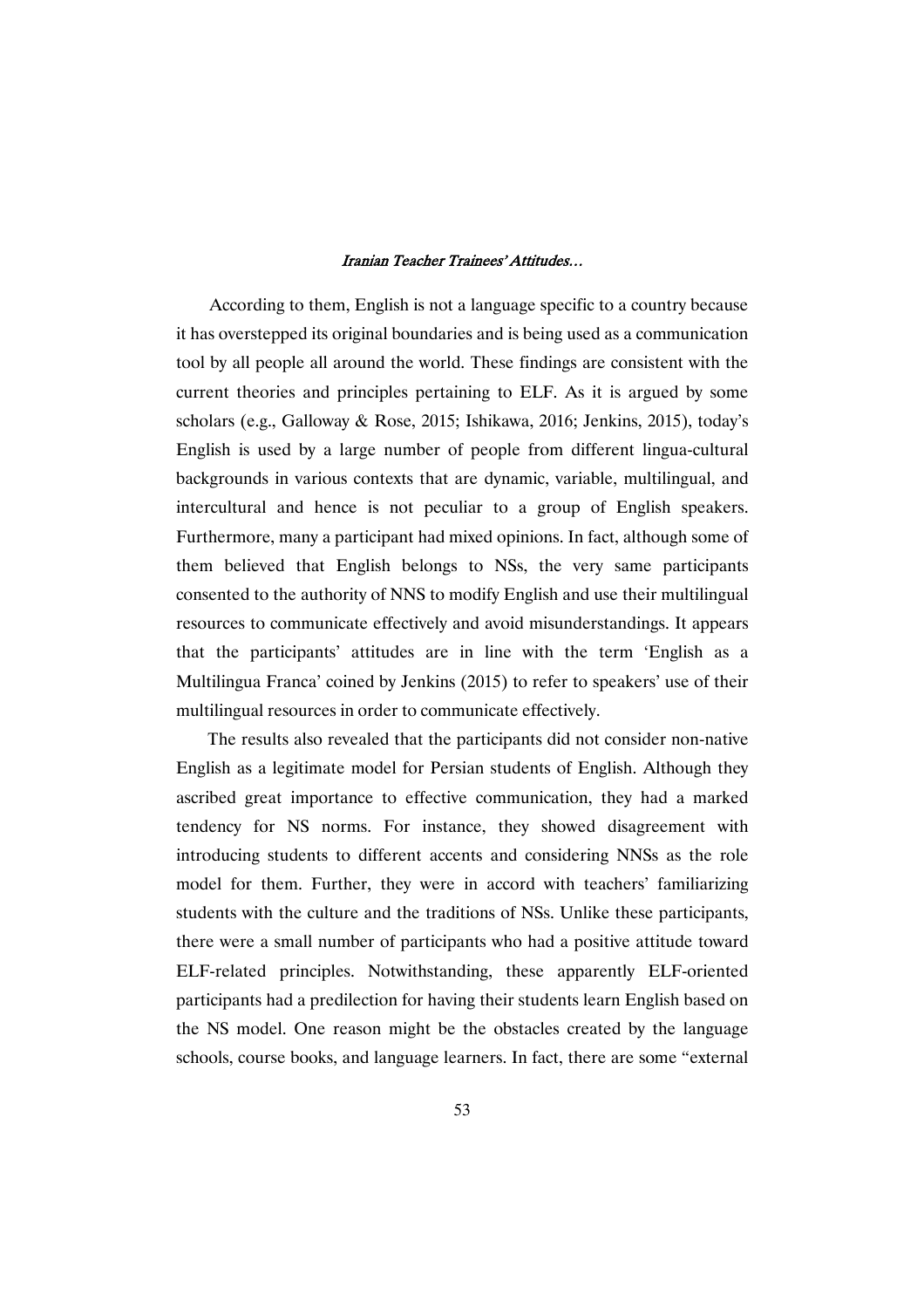(marginalization) and internal (self-marginalization) challenges that impede any progress towards breaking the epistemic dependency" (Kumaravadivelu, 2012, p. 24).

## 6.Conclusion

In an attempt to shed more enlightening light on the use of ELF in an underrepresented country, the present paper explored the Iranian teacher trainees' attitude to ELF-related issues. The results of the current study were consistent with the existing literature in which ambivalent attitudes prevail among the teacher trainees. Although they were seemingly reluctant to be oriented towards the NS ideology on the basis of a statistical analysis of the quantitative data in particular, the interview results appeared to suggest that NS norms are still the benchmark against which the Iranian English language teachers' and students' level of proficiency can be measured. These findings imply that they are not fully aware of the theories and principles pertaining to ELF, although their cognizance of the real use of English language outside the classroom can help the present researchers remain hopeful about the future. Therefore, it is hoped that the present study can motivate the teacher trainers to develop teacher training programs in which they can raise the Iranian teachers' awareness about the sociolinguistic realities of today's world and particularly issues related to ELF. Further research is also needed to explore to what extent the Iranian teacher trainers, teachers, and students are cognizant of ELF. An investigation into their attitudes which have been under-investigated in the context of Iran can give the researchers valuable insights into the reasons concerning the ambivalent attitudes of teacher trainees. Finally, it is necessary to mention that although the participants were from three cities located in Iran, it is not reasonable to generalize the findings to other teacher trainees from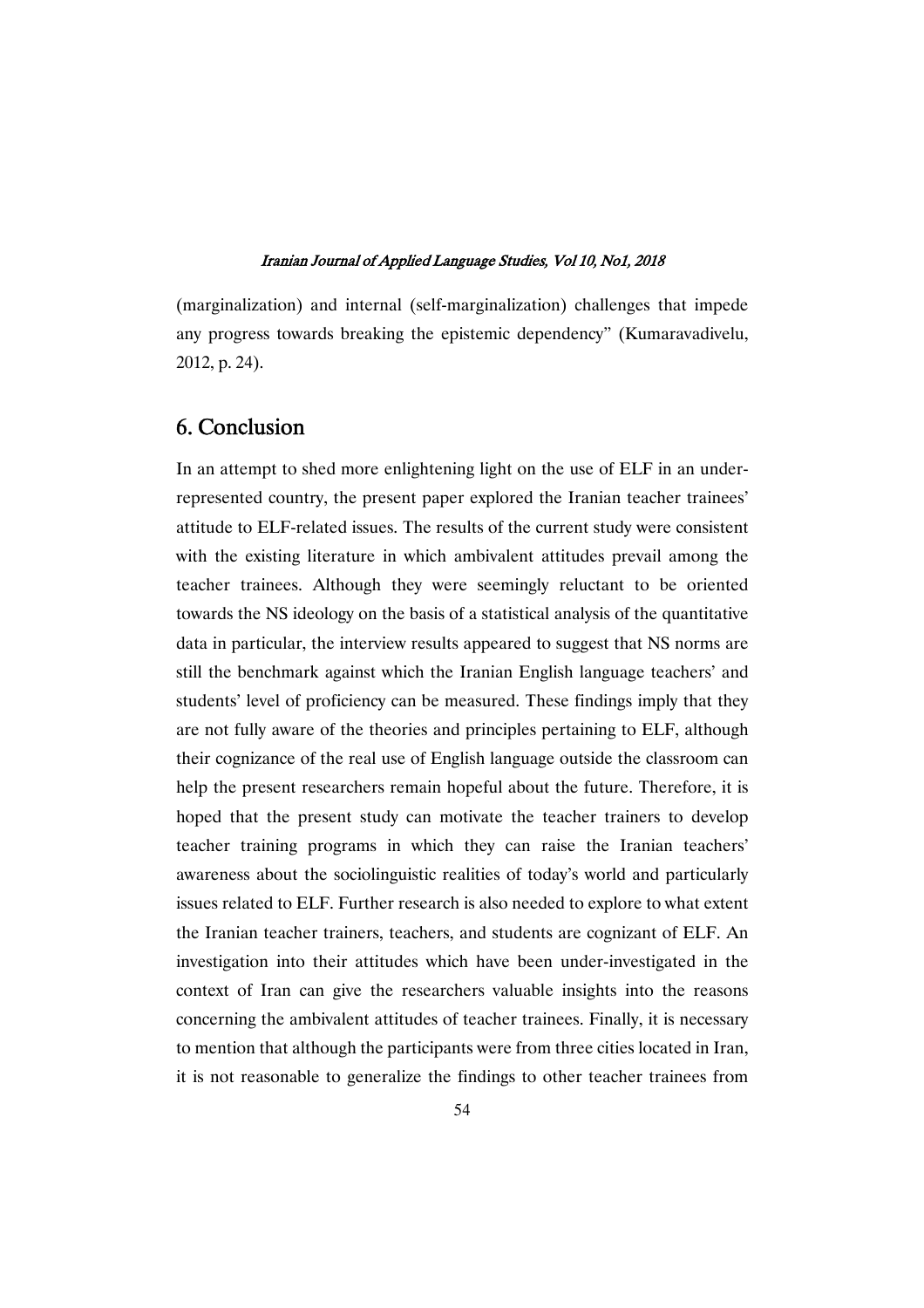other parts of the country as it is argued that context has a great effect on their attitude toward ELF. Despite these limitations, the present research was an attempt to take the first and important step toward apprising the Iranian preservice teachers of the current realities of today's English and provide some light into the ELF in the context of Iran.

## References

Baker, C. (1992). Attitudes and language. London: Multilingual Matters.

- Baker, W., Jenkins, J., & Baird, R. (2014). ELF researchers take issue with "English as a lingua franca: An immanent critique". Applied Linguistics, Advanced Access. doi:10.1093/applin/amu038.
- Berns, M. (2005). Expanding on the expanding circle: Where do WE go from here? World Englishes, <sup>24</sup>(1), 85–93. doi:10.1111/j.0883-2919.2005.00389.x
- Bowles, H. & Cogo, A. (2015). International perspectives on English as <sup>a</sup> lingua franca: Pedagogical insights. New York: Palgrave Macmillan.
- Cogo, A. (2015). English as a lingua franca: Descriptions, domains and applications. In H. Bowels & A. Cogo (Eds.), International perspectives on English as <sup>a</sup> lingua franca: Pedagogical insights. (pp. 1-12) Palgrave Macmillan.
- Cogo, A., & Dewey, M. (2012). Analysing English as <sup>a</sup> lingua franca: <sup>A</sup> corpusdriven investigation. London: Continuum.
- Creswell, J. W. (2002). Research design: Qualitative, quantitative, and mixed methods approaches. Thousand Oaks: Sage Publications.
- Curran, J. E. & Chern, C.-l. (2017). Pre-service English teachers' attitudes towards English as a lingua franca. Teaching and Teacher Education, 66, 137-146.
- Deniz, E. B., Özkan, Y., & Bayyurt, Y. (2016). English as a lingua franca: Reflections on ELF-Related issues by pre-Service English language teachers in Turkey. The Reading Matrix: An International Online Journal, <sup>16</sup> (2), 144-161.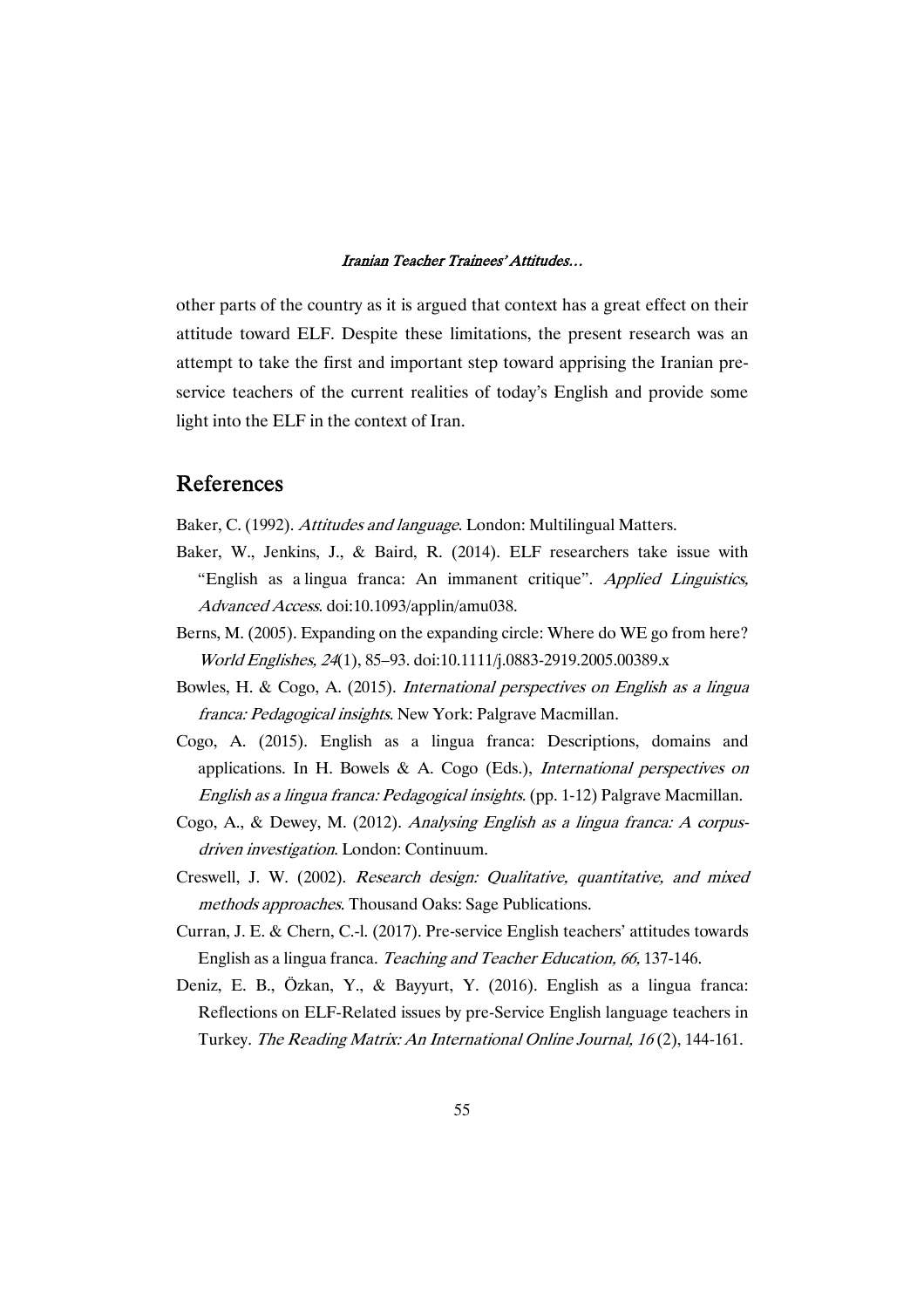- Dewey, M. (2012). Towards a post-normative approach: Learning the pedagogy of ELF. Journal of English as <sup>a</sup> lingua franca, <sup>1</sup>(1), 141-170.
- Dewey, M. (2013). The distinctiveness of English as a lingua franca. *ELT Journal*, <sup>67</sup>(3), 346-349.
- Dörnyei, Z. (2007). Research methods in applied linguistics. New York, NY: Oxford University Press.
- Firth, A. (1996). The discursive accomplishment of normality: On 'lingua franca' English and conversation analysis. Journal of Pragmatics, <sup>26</sup> (2), 237-259.
- Galloway, N., & Rose, H. (2015). Introducing global Englishes. London: Routledge.
- Galloway, N., & Rose, H. (2017). Incorporating global Englishes into the ELT classroom. ELT Journal, 1-12. doi:10.1093/elt/ccx010
- Garret, P. (2010). Attitudes to language. New York, NY: Cambridge University Press.
- Graddol D. (2006). English next. London: British Council.
- Grau, M. (2005). English as a global language: What do future teachers have to say? In C. Gnutzmann & F. Intemann (Eds.), The globalization of English and the English language classroom. Tübingen: Gunter Narr.

Iran's Yazd city inscribed on World Heritage list. (2017, July 09). Retrieved from

- http://en.isna.ir/news/ 96041809817/Iran-s-Yazd-city-inscribed-on-World-Heritagelist
- Ishikawa, T. (2016). World Englishes and English as a lingua franca: conceptualizing the legitimacy of Asian people's English. Asian Englishes, 1-12.
- Jenkins, J. (2000). The Phonology of English as an International Language: New Models, New Norms. New York, NY: Oxford University Press.
- Jenkins, J. (2007). *English as a Lingua Franca: Attitude and Identity* ( $1<sup>st</sup>$  ed.). New York, NY: Oxford University Press.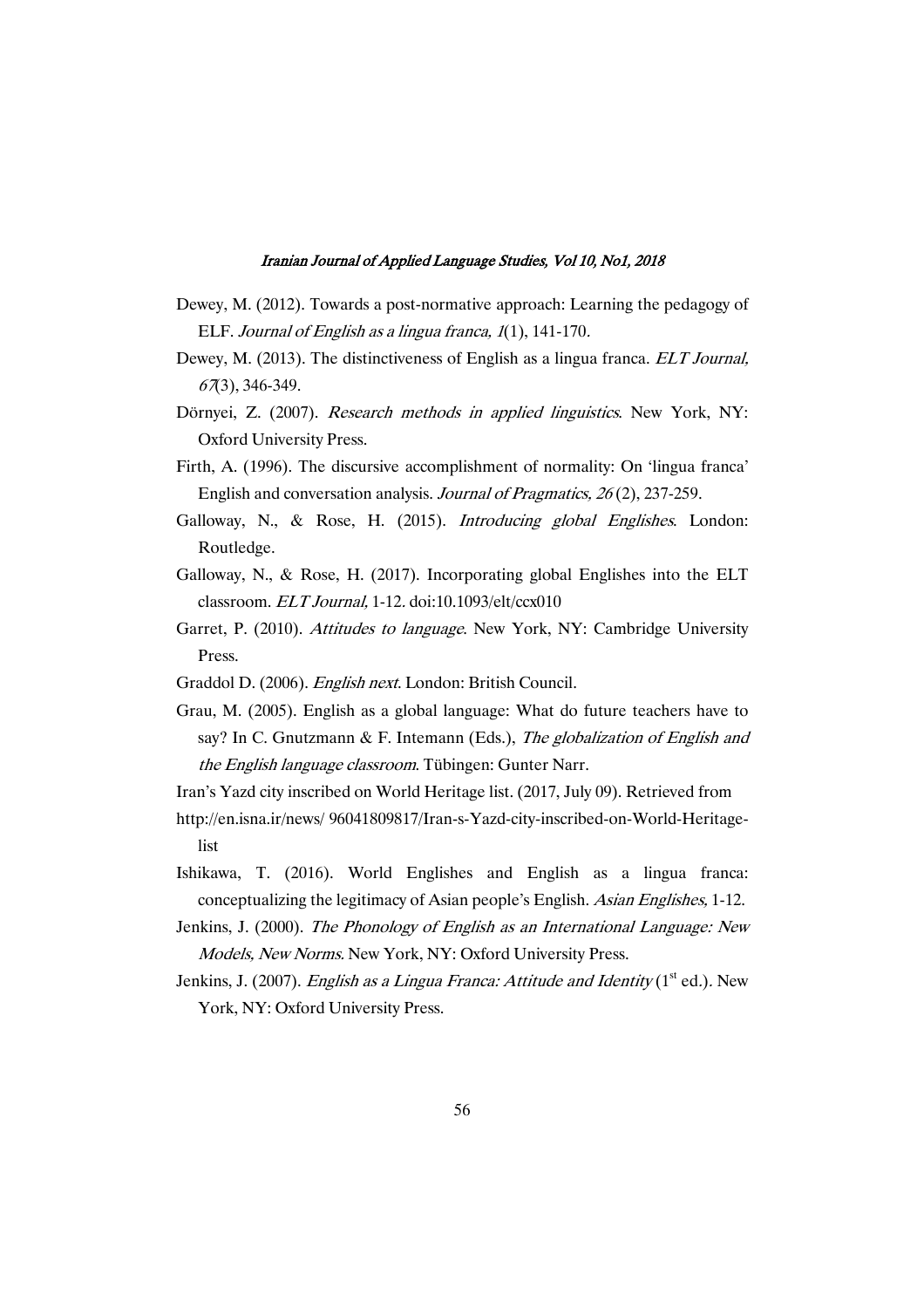- Jenkins, J. (2015). Repositioning English and multilingualism in English as a lingua franca. Englishes in Practice, 2, 49-85. DOI: http://dx.doi.org/10.1515/eip-2015- 0003.
- Kachru, B. B. (1990). World Englishes and applied linguistics. World Englishes, 9, 3-20. http://dx.doi.org/10.1111/j.1467e971X.1990.tb00683.x.
- Ke, I., & Cahyani, H. (2014). Learning to become users of English as a Lingua Franca (ELF): How ELF online communication affects Taiwanese learners' beliefs of English. System, 46, 28-38.
- Khatib, M., & Monfared, A. (2017) Exploring teachers' attitudes towards pronunciation issues and varieties of English in three circles of world Englishes. Applied Research on English Language,  $6(2)$ , 213-236.
- Kubota, R., & McKay, S. (2009). Globalization and language learning in rural Japan: The role of English in the local linguistic ecology. TESOL Quarterly, 43, 593–618.
- Kubota, R. (2012). The politics of EIL: Toward border-crossing communication in and beyond English. In A. Matsuda (Ed.), Principles and practices of teaching English as an international language (pp. 55–69). Bristol: Multilingual Matters.
- Kumaravadivelu, B. (2012). Individual identity, cultural globalization, and teaching English as an international language: The case for an epistemic break. In L. Alsagoff, S. McKay, G. Hu & W. Renanyda (Eds.) Principles and practices for teaching English as an international language (pp. 9-27). New York: Francis and Taylor.
- Litzenberg, J. (2014). Pre-service teacher perspectives towards pedagogical uses of non-native and native speech samples. International Journal of Applied Linguistics, 1-22. doi: 10.1111/ijal.12084.
- Marefat, F., & Pakzadian, M. (2017). Attitudes towards English as an international language (EIL) in Iran: Development and validation of a new model and questionnaire. Iranian Journal of Applied Language Studies, 9(1), 127-154.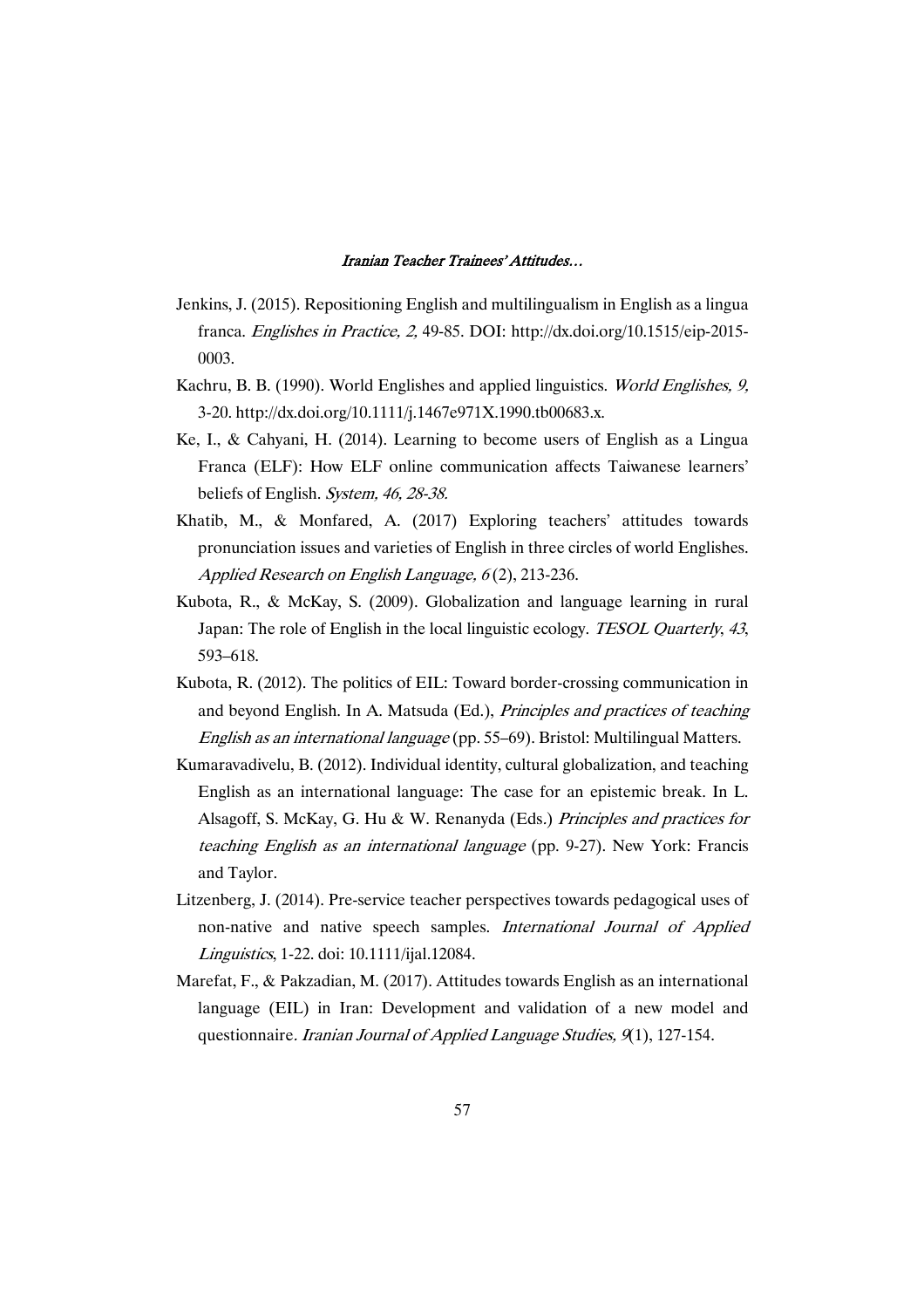- Marlina, R. (2014). The Pedagogy of English as an international language (EIL): more reflections and dialogues. In R. Marlina & R. A. Giri (Eds.), The Pedagogy of English as an International Language: Perspectives from Scholars, Teachers, and Students (pp. 1-22). Switzerland: Springer International Publishing.
- Mauranen, A. (2012). Exploring ELF. Academic English shaped by non-native speakers. Cambridge University Press.
- Mokhtarnia, S., & Ghafar-Samar, R. (2015). An analysis of the relationship between the attitudes of Iranian EFL learners to native English speakers and their reported identity change. Journal of Multilingual and Multicultural Development, 1-12.
- Monfared, A., & Safarzadeh, M. M. (2014). Pronunciation issues and varieties of English from an EIL perspective: A survey of outer and expanding circle learners' beliefs. International Journal of Applied Linguistics and English literature, <sup>3</sup>(6), 212-223.
- O'Regan, J. (2014). English as a lingua franca: an immanent critique. Applied Linguistics, 1-21. doi:10.1093/applin/amt045.
- Ranta, E. (2010). English in the real world vs. English at school: Finnish English teachers' and students' views. International Journal of Applied Linguistics, <sup>20</sup> (2), 156–77.
- Rahimi, M., & Ruzrokh, S. (2016). The impact of teaching lingua franca core on English as a foreign language learners' intelligibility and attitudes towards English pronunciation. Asian Englishes, 1-16.

http://dx.doi.org/10.1080/13488678.2016.1173466.

Ren, W. (2014). Can the Expanding circle own English? Comments on Yoo's 'nonnative Teachers in the Expanding circle and the ownership of English'. Applied Linguistics, <sup>35</sup>(2), 208-212. doi:10.1093/applin/amu009.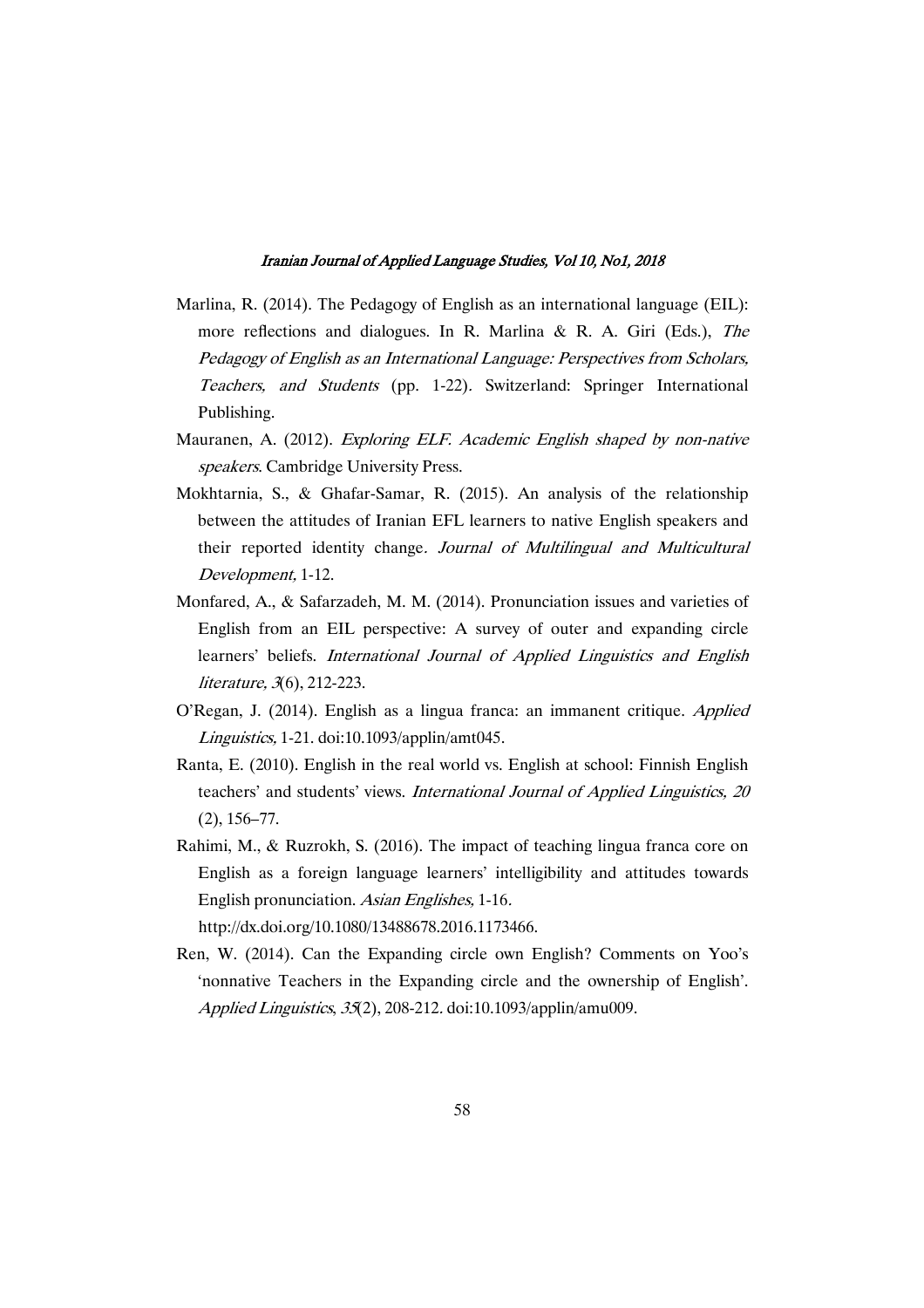- Ren, W., Chen, Y-S., & Lin, C-Y. (2016). University students' perceptions of ELF in mainland China and Taiwan. System, 56, 13-27. doi.org/10.1016/j.system.2015.11.004.
- Safari, P., & Razmjoo, S. A. (2016). An exploration of Iranian EFL teachers' perceptions on the globalization and hegemony of English. Qualitative Research in Education, 5(2), 136-166. http://dx.doi.org/10.17583/qre.2016.1797
- Seidlhofer, B. (2001). Closing a conceptual gap: The case for a description of English as a lingua franca. International Journal of Applied Linguistics, <sup>11</sup>(2), 133-158.
- Seidlhofer, B. (2010). Lingua franca English: The European context. In A. Kirkpatrick (Ed.), The Routledge Handbook of World Englishes (pp. 355–71). London: Routledge.
- Seidlhofer, B. (2011). Understanding English as a lingua franca. Oxford: Oxford University Press.
- Sewell, A. (2013). English as a lingua franca: Ontology and ideology. *ELT Journal*,  $67(1)$ , 3-10.
- Sharifian, F. (2009). English as an international language: Perspectives and pedagogical issues. Bristol: Multilingual Matters. Multilingual Education, <sup>3</sup>(7), 1-11.
- Sung, C. C. M. (2014). English as a lingua franca and global identities: Perspectives from four second language learners of English in Hong Kong. Linguistics and Education, 26, 31-39.http://dx.doi.org/10.1016/j.linged.2014.01.010
- Sung, C. C. M. (2015). Exploring second language speakers' linguistic identities in ELF communication: A Hong Kong study. Journal of English as <sup>a</sup> Lingua Franca, <sup>4</sup>(2), 309-332.
- Sung, C. C. M. (2017). Out-of-class communication and awareness of English as a Lingua Franca. ELT Journal, 1-11. doi:10.1093/elt/ccx024.
- Tercanlioglu, L. (2008). A qualitative investigation of pre-service English as a foreign language (EFL) teacher opinions. The qualitative report,13(1), 137-150.